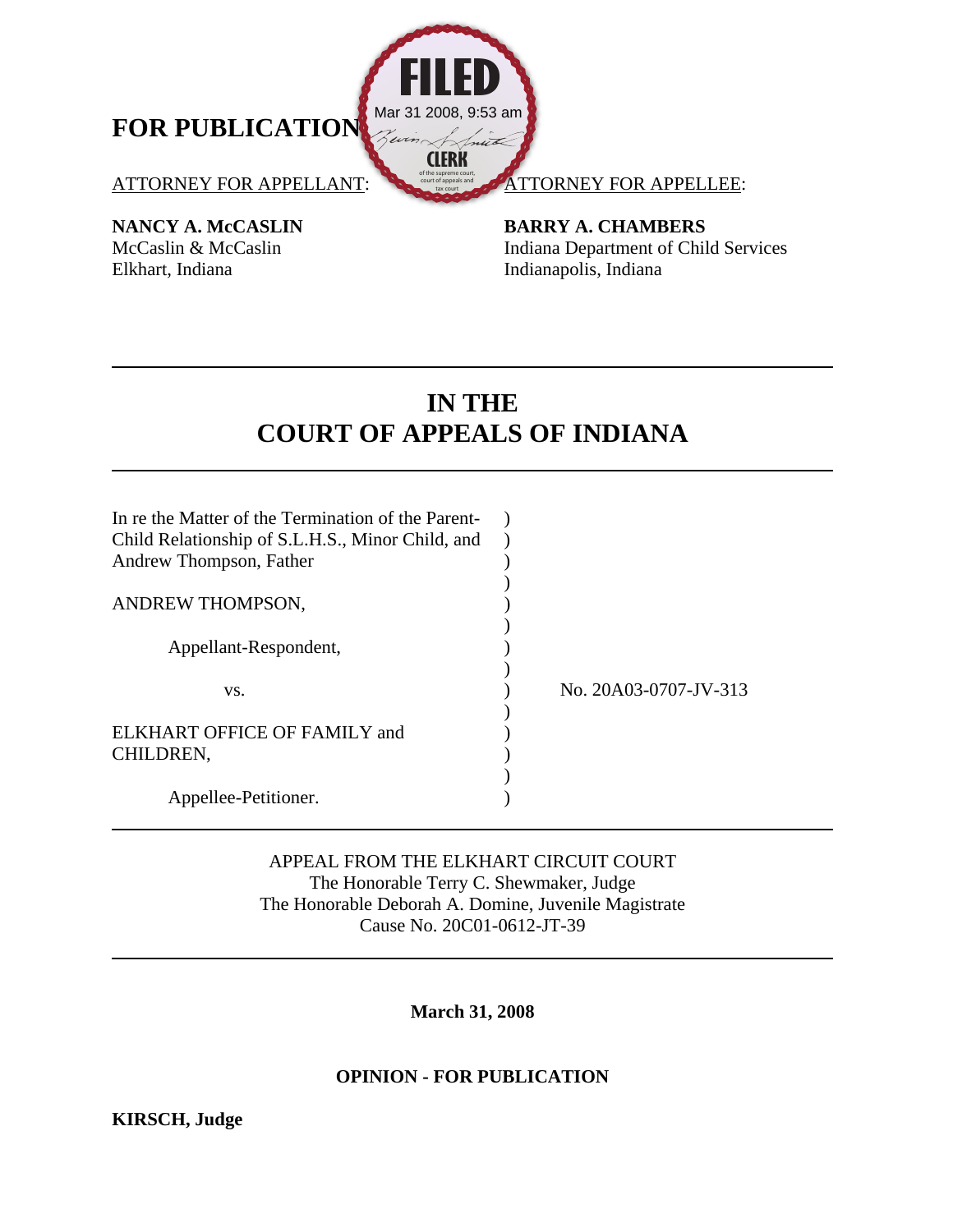Andrew T. ("Father") appeals the termination of his parental rights to S.L.H.S.

Father raises three issues, which we restate as:

- I. Whether the trial court lacked subject matter jurisdiction to hear the termination case;
- II. Whether the trial court properly excluded certain evidence pertaining to Father's alleged Native American heritage and properly admitted evidence of Father's criminal history; and,
- III. Whether the trial court's termination order was supported by clear and convincing evidence.

We affirm.

 $\overline{a}$ 

## **FACTS AND PROCEDURAL HISTORY[1](#page-1-0)**

 On August 30, 2005, two-year-old S.L.H.S. was removed from his mother's care and placed in protective custody when, after nearly being struck by a car, he was found wandering in the streets of Goshen, Indiana, unsupervised. At the time of S.L.H.S.'s removal, Father was incarcerated at a work release center, also in Goshen, and had not had custody of S.L.H.S. for over a year. Prior to the proceedings to determine whether S.L.H.S. was a child in need of services ("CHINS"), the trial court approved protective custody and placed S.L.H.S. in foster care on November 1, 2005. S.L.H.S. remained in foster care until the termination of parental rights hearing.

 After S.L.H.S.'s removal, Mother informed the Elkhart County Department of Child Services ("ECDCS") that she belonged to an Indian tribe and that the Indian Child Welfare Act ("ICWA") applied to them. On October 3, 2005, Mother filed a petition for

<span id="page-1-0"></span><sup>&</sup>lt;sup>1</sup> We commend the trial court for its meticulous and thoughtful findings that have greatly aided in our review of this case.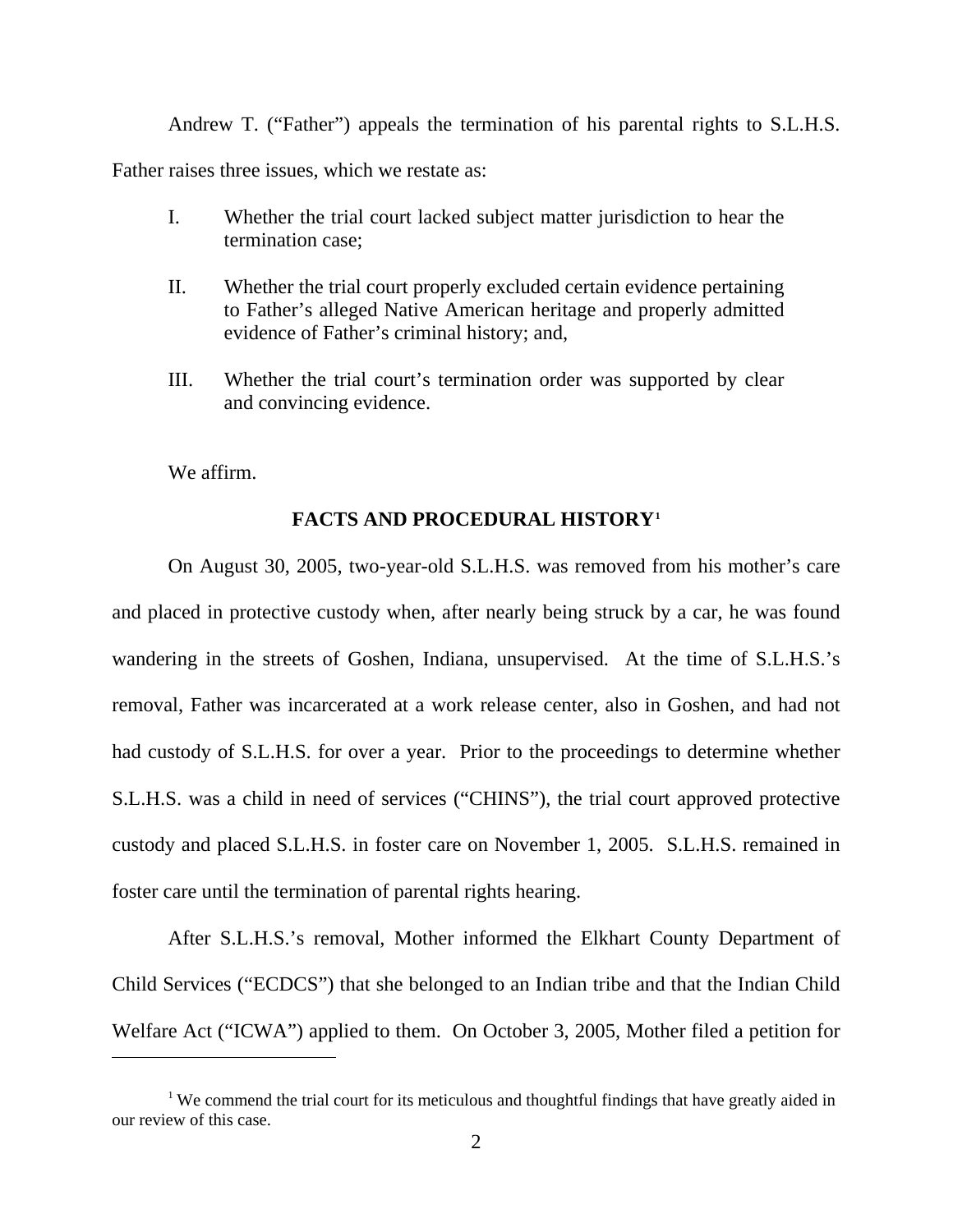the return of S.L.H.S. claiming she and S.L.H.S. were members of the Northeastern Cherokee Band and that both parents were members of a Tribal Sovereign Nation. Father alleged that he was a member of the Muscogee Creek Nation. In response, the ECDCS contacted several Indian tribes both by phone and in writing and informed them of S.L.H.S.'s detention. The tribes were unable to verify S.L.H.S.'s membership in any Indian tribe.

 The United States Department of Interior, Bureau of Indian Affairs acknowledged receipt of an inquiry from the ECDCS in which Mother was alleged to be a member of the Eastern Band of Cherokee Indians in Florida and Father claimed to be a part of the Chattahoochee Creek Nation and informed the ECDCS that the inquiry was being forwarded to the Cherokee Nation and Muscogee (Creek) Nation for a response. Other attempts to verify the parent's membership in an Indian tribe were also made by the ECDCS. S.L.H.S. was later determined not to be a member of the Cherokee Nation identified by Mother.

The trial court thereafter determined that the ECDCS had not violated the ICWA and on December 12, 2005, after substantiating a finding of neglect, the ECDCS filed a petition alleging S.L.H.S. to be a CHINS. On December 15, 2005, a hearing on the CHINS petition was held and both Mother and Father, who were represented by counsel, admitted to the allegations of the petition. The court adjudicated S.L.H.S. to be a CHINS and proceeded to enter a dispositional order compelling Mother and Father to complete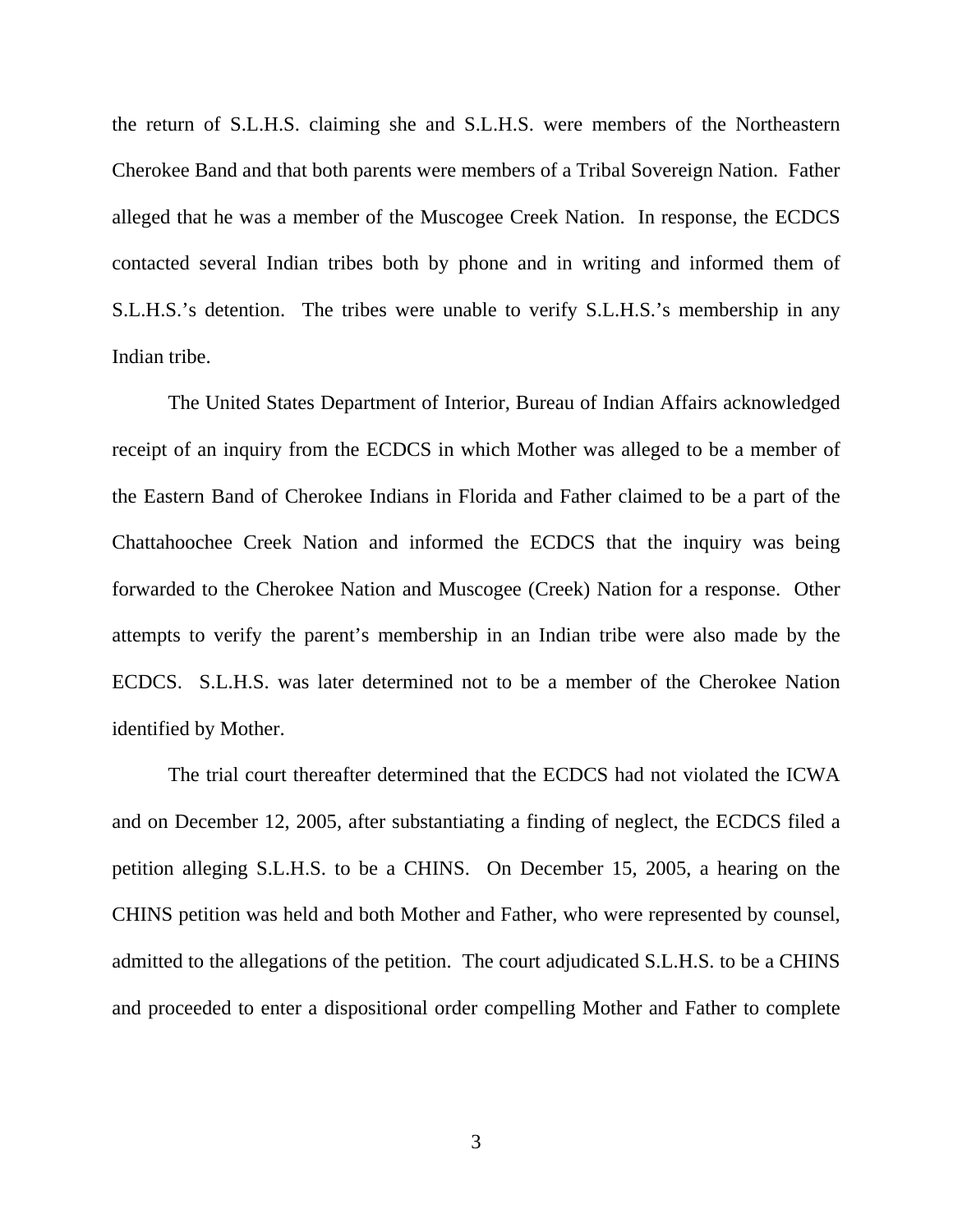certain services in order to achieve reunification with S.L.H.S.<sup>[2](#page-3-0)</sup> On February 23, 2006, the court modified Father's dispositional order to include an order directing Father to complete any recommendations resulting from the psychological evaluation, which Father had previously agreed to complete.

 At the termination hearing, testimony was admitted showing that prior to the August 30, 2005 neglect referral that initiated the underlying cause, Father had a prior substantiated case of molestation dating from 1992 for molesting his stepdaughter. As a result of that referral, Father had been ordered by the court to leave the family home and to complete treatment; however, Father failed to complete treatment and moved to Florida. There was also testimony that Father had molested his niece, S.M., when she was under the age of ten, and his biological sister, D.R.

 Evidence at the fact-finding hearing further revealed that Father has five biological children, in addition to S.L.H.S. Father had supervised visitation with his two eldest children and was ordered to pay child support for all the children. Father failed to regularly visit with his other children and had a substantial arrearage, totaling thousands of dollars, in child support. Additionally, during a previous divorce case, Father asked the court to terminate his parental rights to two of his older children.

 On December 5, 2006, the ECDCS filed a petition to terminate Father's and Mother's parental rights to S.L.H.S. The ECDCS also notified various tribes and the Secretary of the Interior, via the Bureau of Indian Affairs, of the termination proceedings.

<span id="page-3-0"></span> $2^2$  Because Mother does not challenge the termination of her parental rights to S.L.H.S. and is not a party to this appeal, we will not elaborate on the court's orders made during the CHINS proceedings or the findings in its termination judgment pertaining to Mother.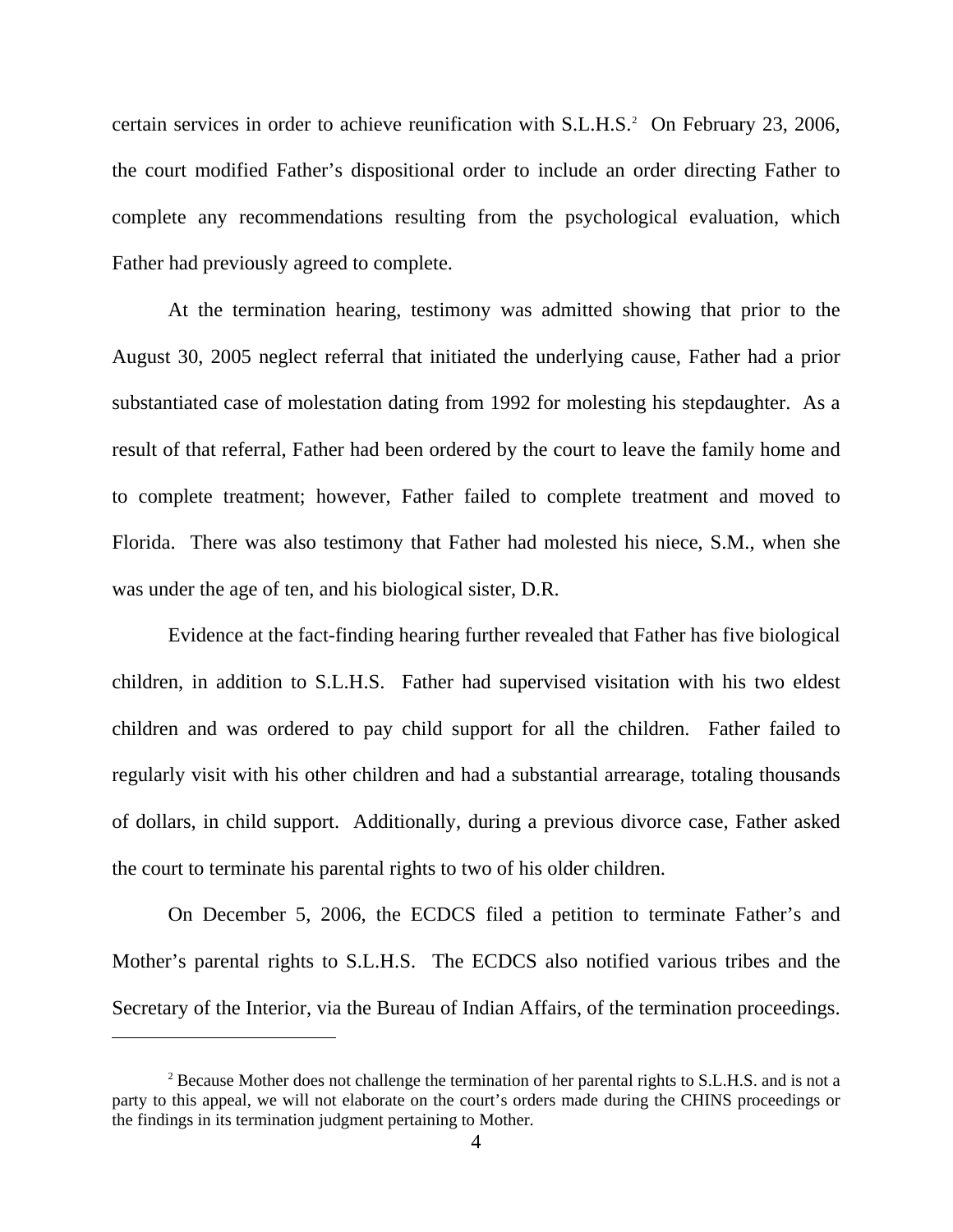On February 22, 2007, the trial court held an initial hearing on the termination petition.

Father was aware of the hearing but failed to appear.

 The fact-finding hearing on the termination petition commenced on May 18, and was concluded on June 4, 2007. On June 7, 2007, the trial court entered a judgment terminating both Father's and Mother's parental rights to S.L.H.S. In so doing, the trial court made extensive and detailed findings, which provide, in pertinent part, as follows:

## **I. Jurisdiction**

 The propriety of jurisdiction has been raised and addressed repeatedly throughout the instant case, and it has been raised and addressed throughout the related CHINS case that preceded this matter; the CHINS case has been ongoing since December 12, 2005. The father . . . contends that the proper jurisdiction in which to address his parental rights is a Native American Tribal court rather than the Elkhart Juvenile Court where it is filed. The jurisdictional issue was raised again during the Evidentiary Hearing on the Termination Petition. \* \* \*

At the close of evidence on the second day, the parties specifically addressed the issue of jurisdiction prior to making arguments on the substantive issues required by law for Termination of Parental Rights. Having heard the arguments of [the] parties on jurisdiction, and having reviewed the law, the Court finds it has jurisdiction over the parties and the subject matter in this case.

 [Father's] counsel[] is correct in arguing that the Indian Child Welfare Act (ICWA) reflects a preference for a case involving an "Indian child" to be heard in a tribal court. . . . However, whether or not a child qualifies as an "Indian child" is not an arbitrary label assigned at the discretion of a parent; instead it is a legally defined designation spelled out by federal law. The Indian Child Welfare Act defines an "Indian child" at 25 U.S.C. § 1903(4) as the following:

 "any unmarried person who is under the age of 18 and is either (a) a member of an Indian tribe or [b] is eligible for membership in an Indian tribe and is the biological child of a member of an Indian tribe." Id.

 The law is quite clear, membership in a recognized tribe is an essential element if [S.L.H.S.] is to be considered an "Indian child" as contemplated by the Indian Child Welfare Act. While extensive efforts were made to present evidence to support a finding that [the] parents have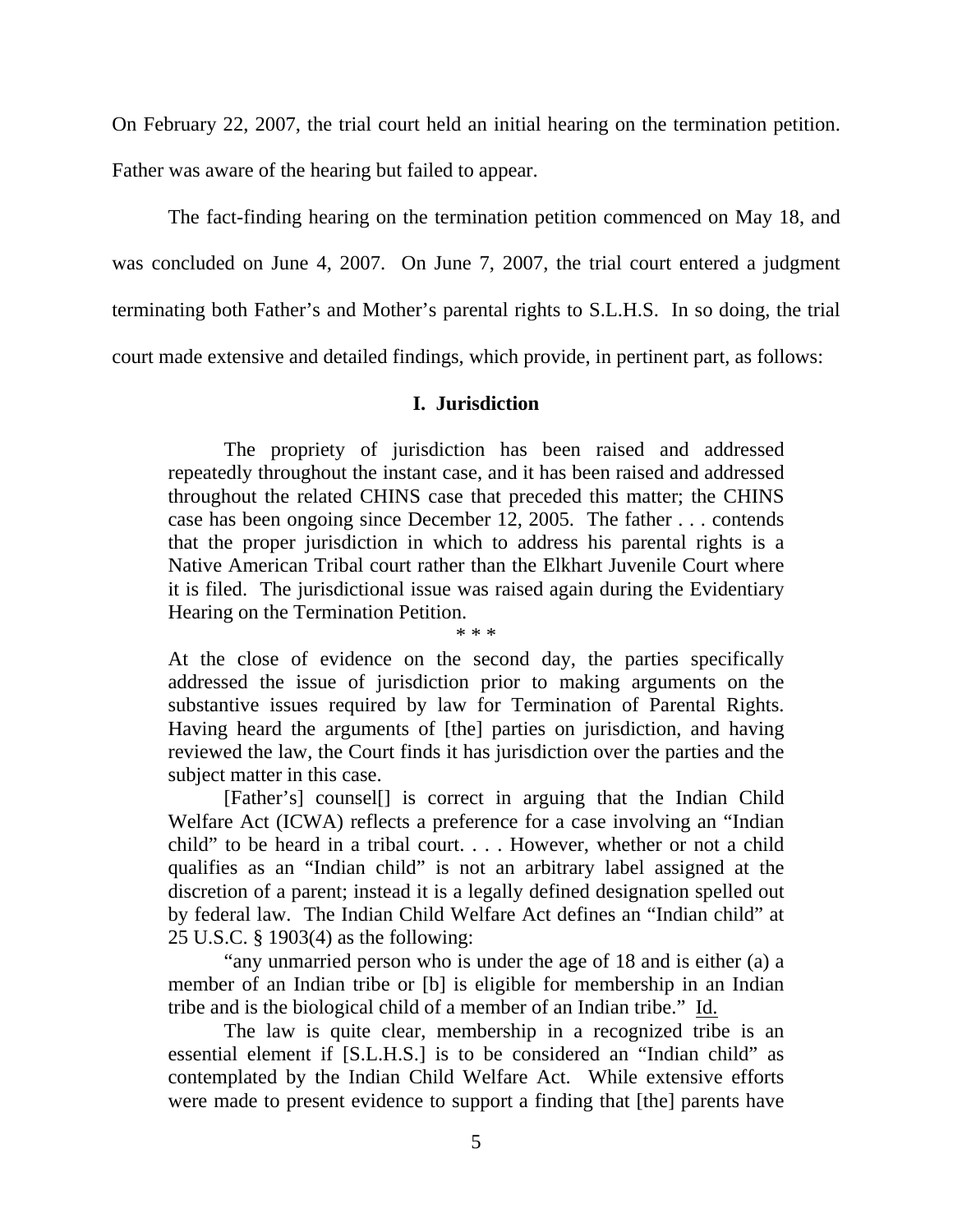some Native American ancestors, no evidence, whatsoever, was presented during two days of trial to support a finding that [S.L.H.S.] or either of his parents is a member of any recognized Indian tribe. Thus, [S.L.H.S.] is not an "Indian child" as this designation is defined by law. As such, the jurisdictional mandates that [Father] asks the Court to honor, simply do not apply in this case. The Court recognizes and notes that [Father] has expended tremendous efforts through hours of hard work attempting to track down his Native American heritage over the years; he reports that he began his search when he was only nine or ten years old. Despite the hard work, membership in a recognized tribe has not been established. Likewise, while testimony was presented by [Father] that the grandmother of [Mother] . . . was a member of an Indian tribe, no evidence ever qualified for, or was awarded the same status.

 In addition to the work expended by [Father], the [ECDCS] has contacted the Bureau of Indian Tribal Affairs, in Washington D.C., the Western Oklahoma Region in Muscogee, Oklahoma, the United Keetowah Band in Tahlequal, Oklahoma, the Area Director of the Bureau of Indian Affairs Minneapolis Area Office, the Eastern Band of the Cherokee Nation, the Muscogee (Creek) Nation, and the Poarch Band of the Creek Indians attempting to track down possible tribal status for [S.L.H.S.] or either of his parents. Signed receipts from certified mail sent by the [ECDCS] were admitted into evidence. Despite the extensive contacts made by [ECDCS], no tribal status has ever been identified for [S.L.H.S.] or either one of [his] parents.

 For the reasons stated above, the Court finds no cause to transfer these proceedings . . . .

## **II. Termination of Parental Rights**

\* \* \*

 In this case, the Court finds that it was established by clear and convincing evidence that the allegations of the Petition are true in that:

a. The child was removed from his parents' . . . home on August 30, 2005, when he was found wandering the streets in Goshen, unsupervised and was nearly struck by a car . . . [S.L.H.S.] has been removed from his parents . . . for twenty-one [21], of the most recent twenty-two [22], months

\* \* \*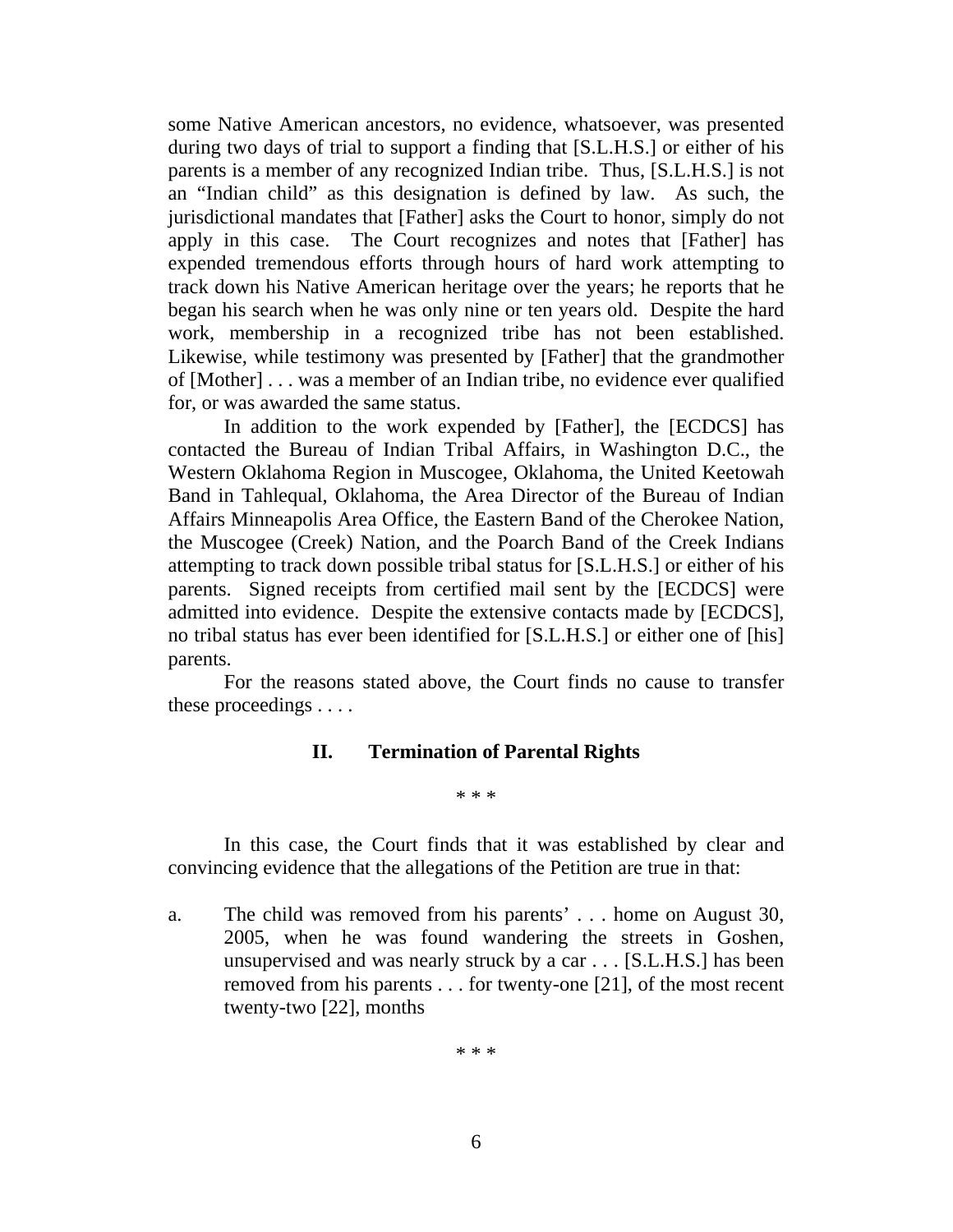c. With respect to [Father], the court finds that there is [a] reasonable probability that the continuation of the parent[-]child relationship between [Father] and [S.L.H.S.] poses a threat to the well being of the child.

(1) While the court acknowledges that service providers all noted more of a bond between [S.L.H.S.] and his father than between mother and child, it must also recognize that the child has not lived with his father since he was a year old. The father was in Work Release when the child was removed from the family home, and had been in the Elkhart County Jail for a period of time prior to Work Release. Thus, [S.L.H.S.] has lived outside his father's care for nearly 75% of his young life.

(2) Additionally, [Father] has a history with his children that also indicates a threat to the well-being of [S.L.H.S.] if the child is placed in his father's care.

(3) [Father] has [a] total of six children  $\dots$  [and] three step[-]children. He has a history of substantiated abuse involving some of those children. On July 6, 1992, [Father] admitted that the stepdaughter who was at the time in his care, [E.R.], was a Child In Need of Service. A certified copy of the Court Order documenting the admission was entered into evidence. . . . Case manager Carrie Conder testified that in addition to the 1992 CHINS case, there was a substantiated case of medical neglect involving two of [Father's] children living in Florida.

(4) [Father] has a history of having failed to consistently pay child support for the benefit of his four older children. According to . . . Court documents . . . he is in arrears on support to [C.T.] and [J.T.] in the amount of \$16,800.00. . . . [Father] is also in arrears on support owed to [T.T.] and [S.T.] in the amount of \$20,000.00. [Father's] commitment to his children is further undermined by a request he filed in Elkhart Circuit Court on January 19, 2005, and admitted into evidence . . . in which he asked that his parental rights relating to [T.T.] and [S.T.] be terminated.

(5) Case Manager Roger zum Felde described [Father's] follow through with scheduled visitations with [S.L.H.S.] as "sporadic." The Case Manager explained that [Father] has attended approximately 60% to 70% of the scheduled visits with his son.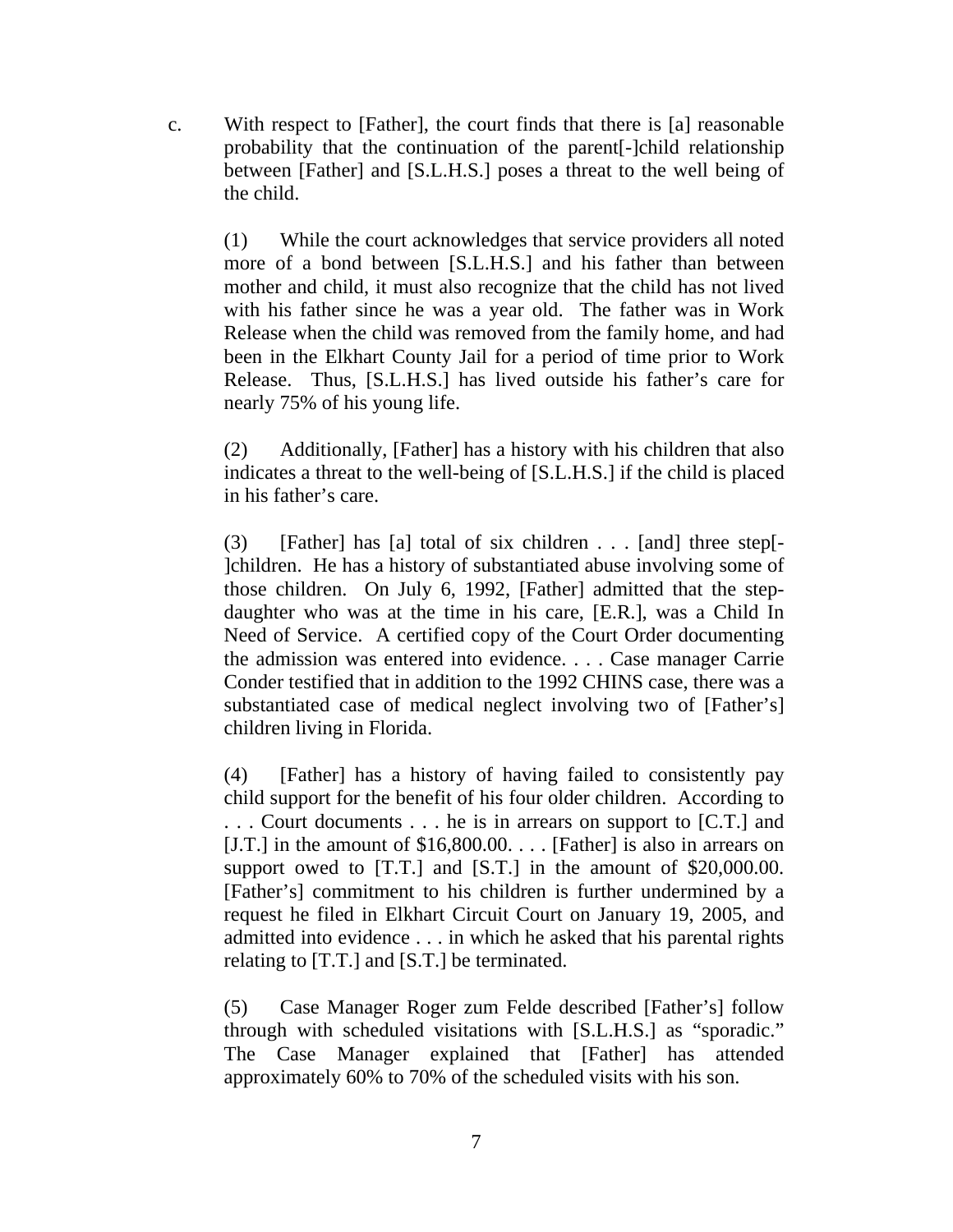(6) Mr. zum Felde testified that reunification between [Father] and his son is not possible because [Father] presents a continuing threat to the well-being of [S.L.H.S.]. Mr. zum Felde described a threat resulting from allegations of past abuse alleged against [Father], and [Father's] diagnosed delusional disorder, and his refusal to participate in treatment to address either of these concerns.

(7) [T]he 1992 CHINS . . . case . . . involved allegations that [Father] molested his step-daughter [E.R.]. The allegations were substantiated. [Father], while admitting that his step-daughter was a CHINS, has always denied the allegations of abuse. Nonetheless he was ordered to participate in treatment. He refused, [and] instead of being involved in treatment [Father] moved away from his family.

\* \* \*

(9) In further support of a finding of risk posed by previous allegations of abuse, three witnesses testified that they had been victims of [Father] when they were children. [E.R.], who is now a 25-year-old college student testified that her former step-father [Father] molested her repeatedly as a child. She testified that he had touched her breast, and bottom, and on one occasion placed his finger in her vagina. [E.R.] stated that she finally told a school counselor about the abuse after watching a video on the subject at school when she was 11-years old. [E.R's] report of abuse resulted in the filing of a CHINS Petition. [S.M.] testified that [Father] is her uncle, specifically her mother's adopted brother. She testified that as a child, she remembers that [Father] would cover her mouth and put his hands in her pants. She filed a police report attesting to the accusations on December 30, 1992. The report was admitted into evidence. . . . Finally, [D.B.R.], [Father's] biological sister testified that she stopped visiting her brother when on a visit he sat on top of her, and fondled her breasts. Kim Varga, MSW, also expressed further concern over the fact that [Father] met [Mother] when she was ten years old and he was 31-years old, and he admits that he and [mother] began dating when [Mother] was only 14-years old. [Father] told Dr. Jay Shetler when the doctor was assigned to complete a Psychological Assessment on [Father] that [Mother] became his "girlfriend" at the age of 12-years old; later [Father] stated that she was actually 15 or 16-years old when they became involved in a relationship. In a letter sent by Dr. Shetler to the case manager on October 13, 2006 . . . addressing concerns over [Father's] relationship with [Mother], the doctor wrote, "[h]e also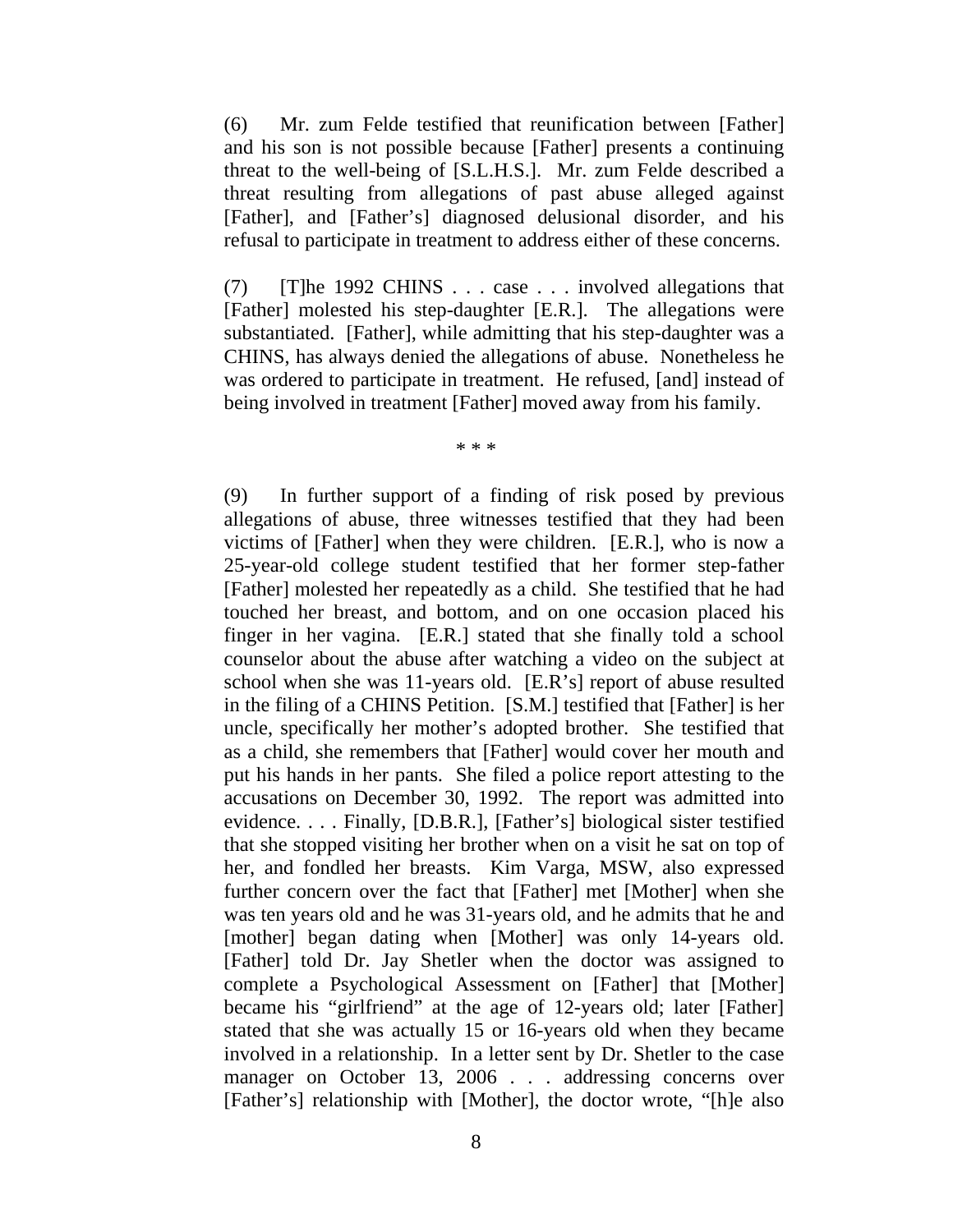minimized the nature of the relationship when questioned about her age."

(10) Because of concerns raised by prior allegations of sexual abuse against children, [Father] was ordered to complete a Psychosexual Assessment in this case and ordered to follow any resulting recommendations. The assessment . . . concluded that [Father] should be involved in sex offender specific treatment. Katy Byler, MSW, CSAT, SATP, completed the assessment. She testified, and during her testimony she expressed the concern that [Father] will pose a risk to children if he does not complete treatment.

(11) Marc Roth of Holy Cross Counseling testified that successful completion of a sex offender specific treatment does not demand an admission of guilt. Yet, [Father] attended just one treatment session and then he never returned. Mr. Roth opined that [Father's] risk to the children has not been mitigated, and Mr. Roth, therefore, recommends that any contact between [Father] and any children be supervised.

(12) Dr. Jay Shetler, PsyD, HSPP, completed a Psychological Assessment of [Father] which was admitted into evidence . . . it diagnosed [Father] with delusional disorder and schizotypal personality disorder traits. During testimony Dr. Shetler described [Father] as having "severe mental illness." Dr. Shetler stated that . . . [Father's] mental health could get in the way of his ability to parent. Following a second interview with [Father], Dr. Shetler wrote to case manager (Exhibit #17), and described [Father] as "[H]is thinking is unusual and he cannot connect facts in a logical sequence to support his conclusions and ideas." In Court the doctor opined that it would be very difficult for [Father] to parent without treatment.

(13) When asked about his willingness to be involved in treatment [Father] responded by stating simply that he didn't see it as being necessary.

(14) There is no doubt . . . that [Father] presented himself very well in Court. He was poised and well spoken. But while the Court recognizes [Father's] ability to explain himself in Court . . . his performance fails to overcome the overwhelming evidence that he suffers from mental illness that . . . poses a threat to the well-being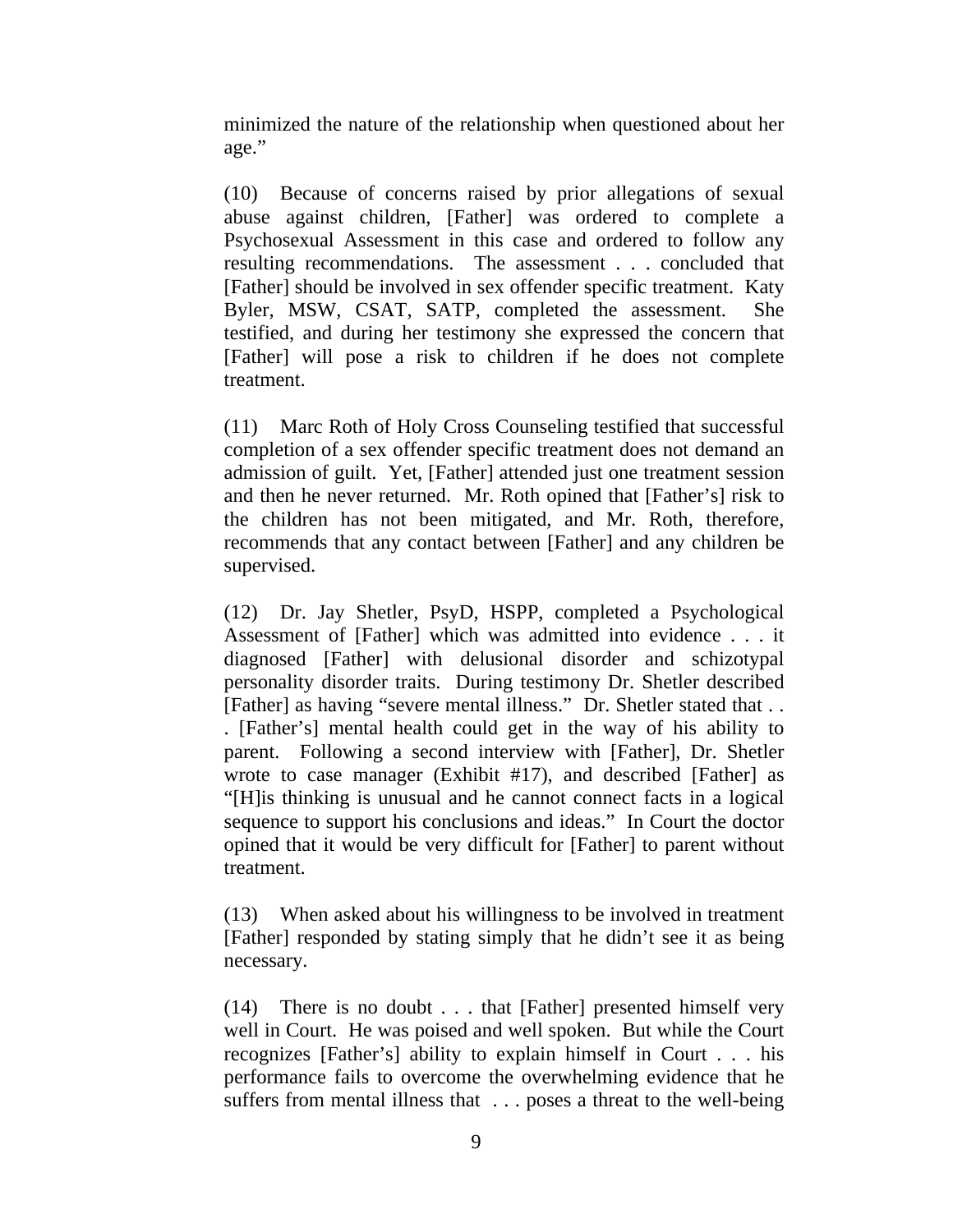of the child. Moreover, [Father] undermines his own credibility by putting forth conflicting stories in an attempt to explain his family's unflattering testimony further documenting [Father's] mental illness. . . .

(15) [Father's] adopted sister [M.M] testified that she recalls her brother coming home from High School claiming that the FBI had "hauled him out of class for questioning"; the school denied the claims. On another occasion she stated that [Father] claimed the FBI had run him off the road, this too proved to be untrue. The former case manager, Carrie Conder, testified that [Father] had told her that the mother of the president of Mexico lived down the street from [Father] in Goshen, and the President would visit [Father] when he came to see his mother. [Father] told Ms. Conder that he was negotiating "top secret" employment with other countries, and had negotiated agreements with Congress . . . .

(16) Carrie Conder testified that the stories told by [Father] concerned her because he believed them, and reality issues could undermind his ability to parent. Dr. Jay Shetler testified that [Father's] delusions could lead him to make poor judgments and interfere with [Father's] ability to parent. Perhaps more important, Dr. Shetler expressed the opinion that [Father's] mental illness would pose a threat to the well-being of [S.L.H.S.], in that it could infect [S.L.H.S.] with a "fear of the world, transfer persecution delusions, and undermine the child's sense of safety." All of these things would be a threat to the well-being of the child.

d. It is in the best interests of [S.L.H.S.] that parental rights be terminated. [S.L.H.S.] was removed from his parents['] home on August 30, 2005, because his parents were unable to care for him. His parents are still unable to care for him. . . . [Father] is unable to care for [S.L.H.S.] because for him to do so would pose a threat to the well[-]being of the child. Yet at the age of four, [S.L.H.S.] needs a parent. He has been under the supervision of the [ECDCS] for half of his life, and it is time for him to move on. The CASA and [ECDCS] case manager both testified to the child's need for permanency if he is to become a healthy adult. Case manager Roger zum Felde stated that [S.L.H.S.] needs permanency and his parents have simply not demonstrated the ability to parent at this time.

*Appellant's Br.* at 51-55, 57-62. This appeal ensued.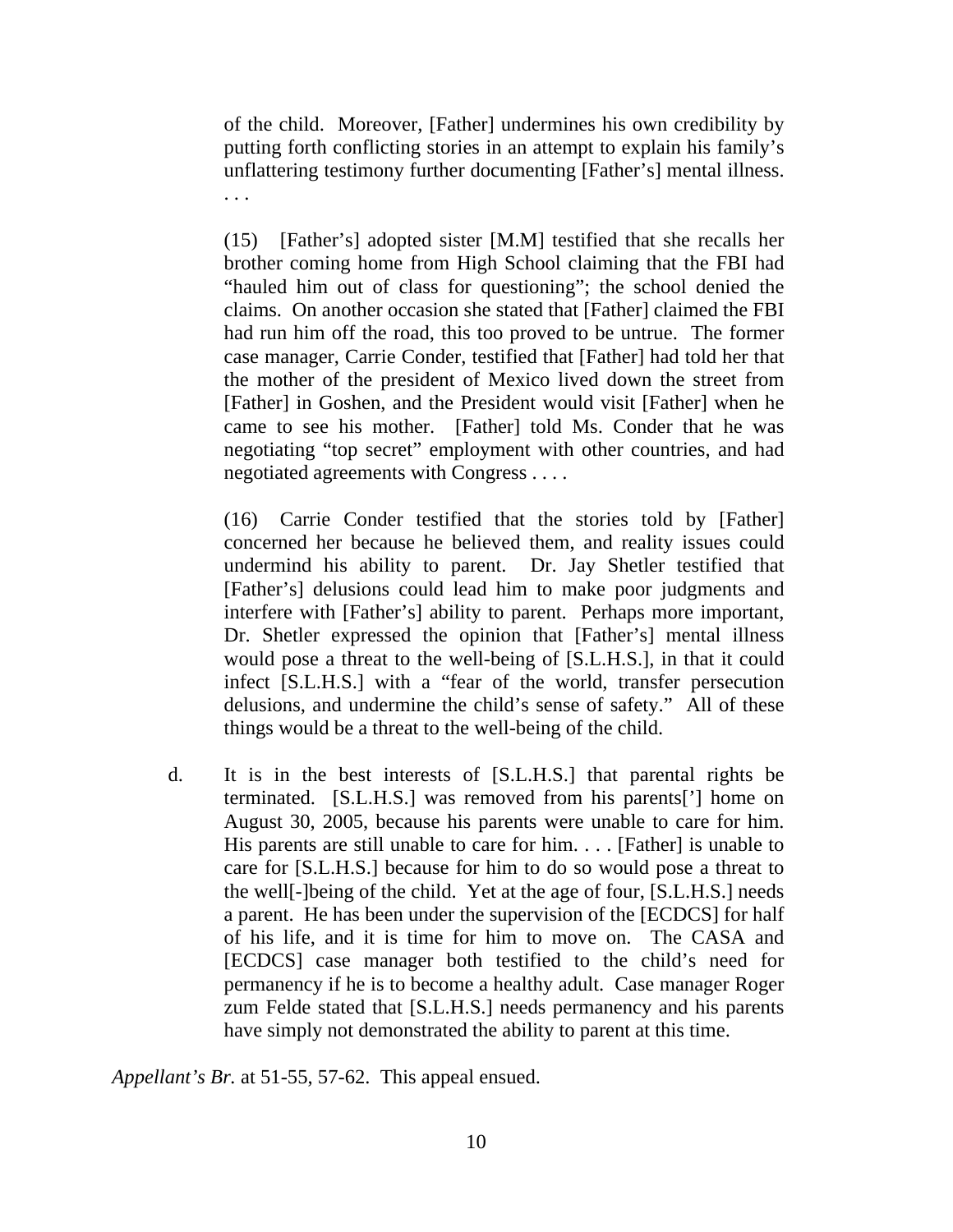#### **DISCUSSION AND DECISION**

#### **I. Subject Matter Jurisdiction**

 Father contends that the trial court lacked subject-matter jurisdiction to hear the termination of parental rights case due to his alleged Native American heritage. In making this assertion, Father relies on the ICWA, 25 U.S.C. §§ 1901-1963 (1982).

 The ICWA is structured around the concern that "an alarmingly high percentage of Indian families are broken up by the removal, often unwarranted, of their children from them by nontribal public and private agencies[.]" *In re T.R.M.*, 525 N.E.2d 298, 302 (Ind. 1988) (citing 25 U.S.C. § 1901 (4)). In passing the ICWA, Congress has declared that the policy of this Nation is:

[T]o protect the best interest of the Indian children and to promote the stability and security of Indian tribes and families by the establishment of minimum federal standards for the removal of Indian children from their families and the placement of such children in foster or adoptive homes which will reflect the unique values of Indian culture . . . .

*Id.* (citing U.S.C. § 1902). Thus, the power of state courts to conduct termination proceedings involving children of Indian ancestry may be subject to significant limitations under the ICWA. *In re T.R.M.*, 525 N.E.2d at 301.

Although a court, after a proper petition for transfer of the proceeding, is required to transfer to an Indian tribe's jurisdiction any proceeding to terminate the parental rights of an Indian child not domiciled or residing within the reservation of the Indian child's tribe, see 25 U.S.C. § 1911(b), availability of this right to transfer is contingent on the applicability of the ICWA to the proceeding sought to be transferred. Thus, the party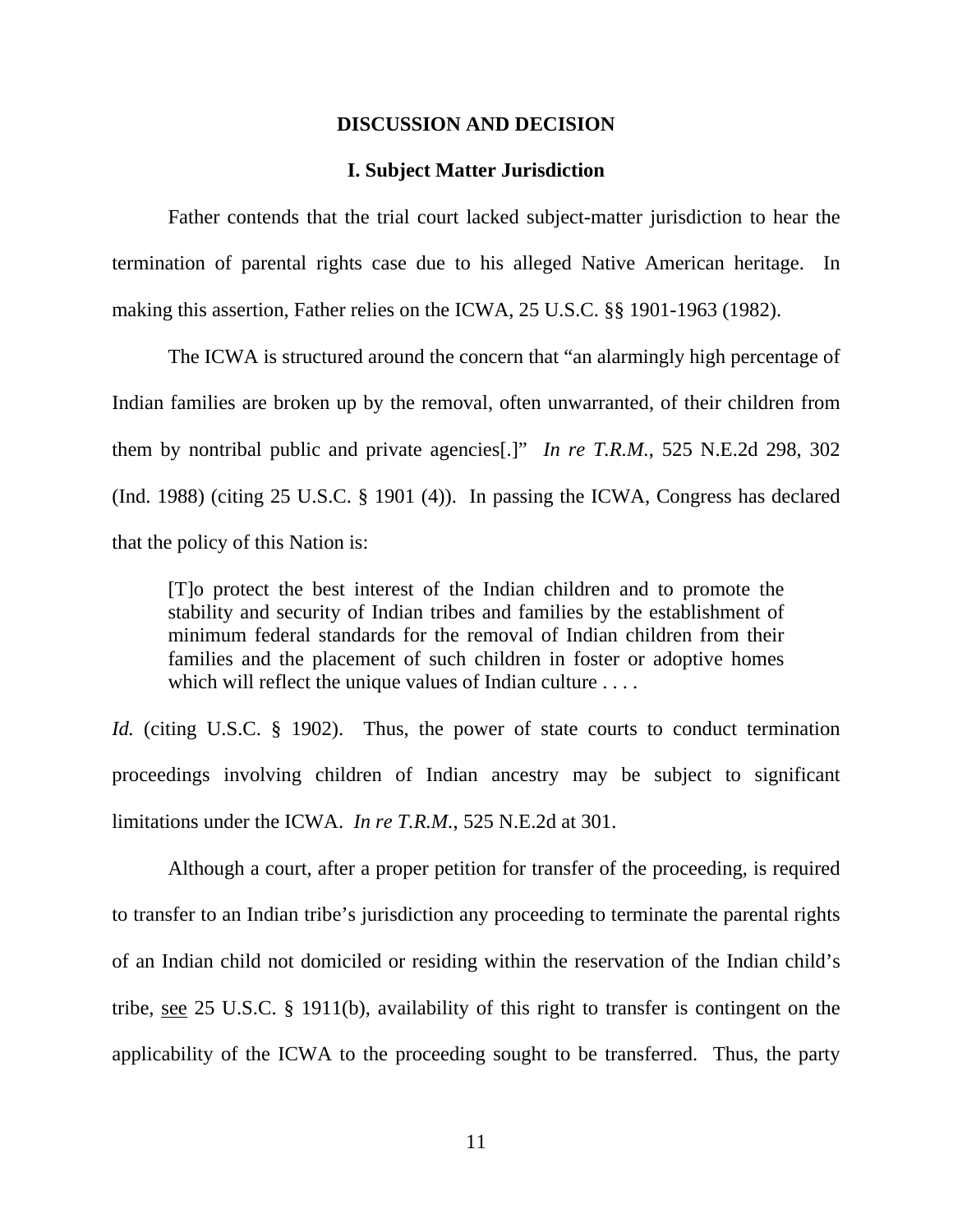who seeks to invoke a provision of the ICWA has the burden to show that the act applies in the proceeding. *See In re J.L.M.*, 451 N.W.2d 377, 387 (Neb. 1990).

Applicability of the ICWA depends on whether the proceedings to be transferred involve an "Indian child" within the definition utilized in 25 U.S.C. § 1903(4). However, the trial court correctly pointed out in its judgment that whether or not a child is an Indian child for purposes of the ICWA is determined by federal law and is not an arbitrary label assigned at the discretion of the parent.

The ICWA defines an "Indian child" as "any unmarried person who is under the age of 18 and is either (a) a member of an Indian tribe or (b) is eligible for membership in an Indian tribe and is the biological child of a member of an Indian tribe." 25 U.S.C. § 1903(4). The evidence most favorable to the trial court's judgment supports its finding that despite Father's "tremendous efforts through hours of hard work attempting to track down his Native American heritage[,]" and the extensive efforts of the ECDCS to track down any possible tribal status for S.L.H.S. or either parent via multiple letters and telephone calls to various Indian organizations, including the Bureau of Tribal Affairs in Washington D.C., the Western Oklahoma Region in Muscogee, Oklahoma, the United Keetowah Band in Tahlequal, Oklahoma, the Area Director of the Bureau of Indian Affairs Minneapolis Area Office, the Eastern Band of the Cherokee Nation, the Muscogee (Creek) Nation, and the Poarch Band of the Creek Indians, no tribal status for S.L.H.S. or either of his parents has ever been identified. In fact, a letter from the Director of the Cherokee Center For Family Services that was admitted into evidence specifically rejected Mother's allegation, contained in her October 3, 2005 petition to the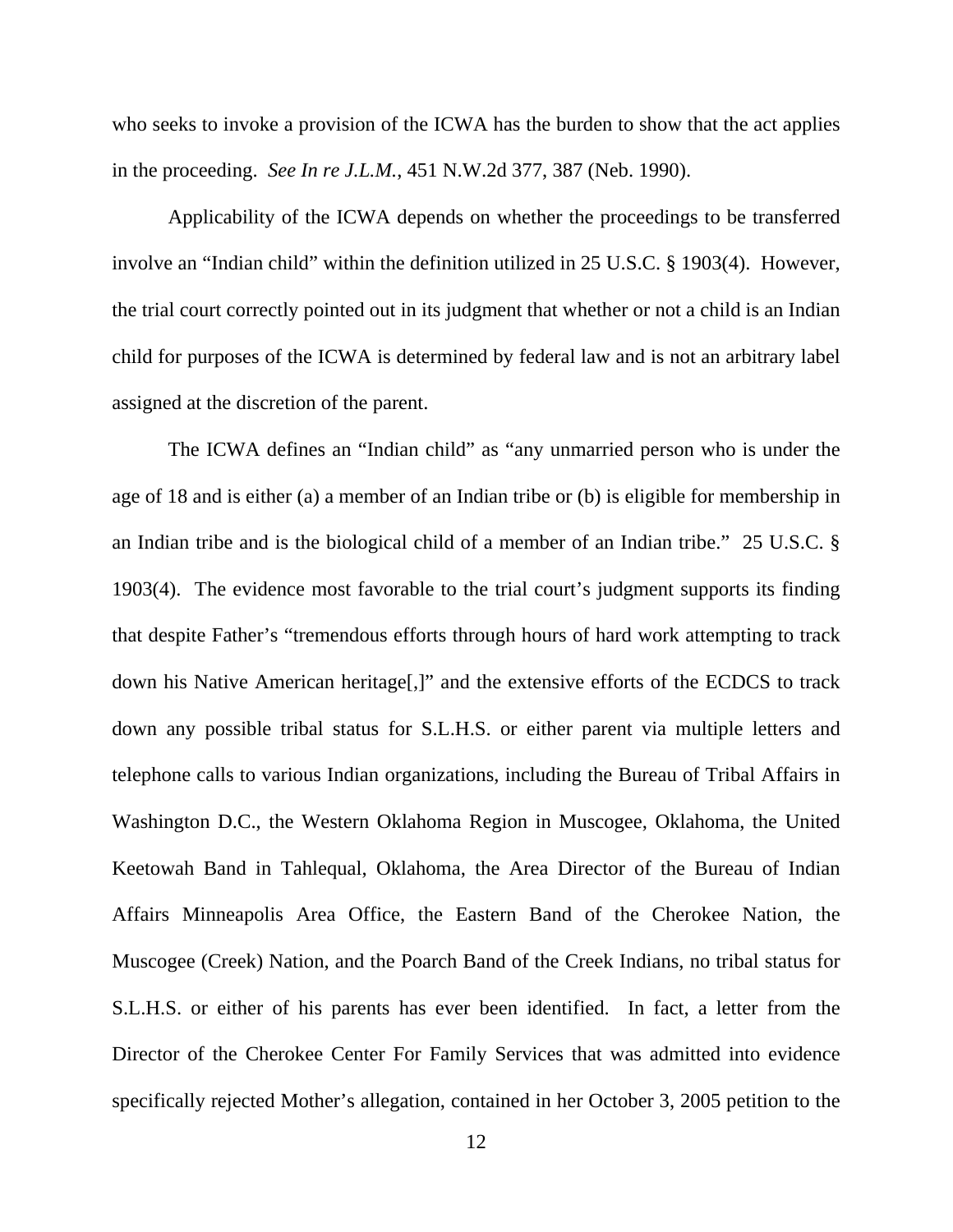trial court, that she and S.L.H.S. were members of the Eastern Band of Cherokee Indians, stating that "[S.L.H.S.] is not registered or eligible to be registered as a member of this tribe." *Appellee's App.* at 70. Because Father has failed to provide any evidence that S.L.H.S. is an Indian child within the purview of the ICWA, we conclude that the ICWA did not apply to the proceedings to terminate Father's parental rights to S.L.H.S.<sup>[3](#page-12-0)</sup>

 Father counters that, but for the trial court's erroneous decision denying his request "to open his adoption records to obtain medical information and locate his Native American tribal connections[,]" *Appellant's Br*. at 1, he would have the proof of his biological heritage that he needs to invoke the ICWA. The ECDCS disagrees, claiming Father "wrongly characterizes" the proceeding wherein he was unable to access his adoption records, because that event did not occur in the context of this termination action. *Appellee's Br*. at 17.

 The record reveals that on April 15, 2005, approximately four months before S.L.H.S. was removed from his Mother's care and placed in protective custody, and almost two years before the ECDCS filed its termination petition in the underlying cause, the Elkhart Circuit Court, under a separate cause number, 20C01-0502-MI-6, held a hearing on a petition filed by Father for the release of medical information and identity pursuant to IC 31-19-24-1. At the conclusion of that hearing, the trial court denied

<span id="page-12-0"></span><sup>&</sup>lt;sup>3</sup> Because we have determined that the ICWA is inapplicable under the facts of this case, we need not address Father's additional contention that the trial court lacked jurisdiction because the ECDCS failed to follow proper notification procedures under the ICWA.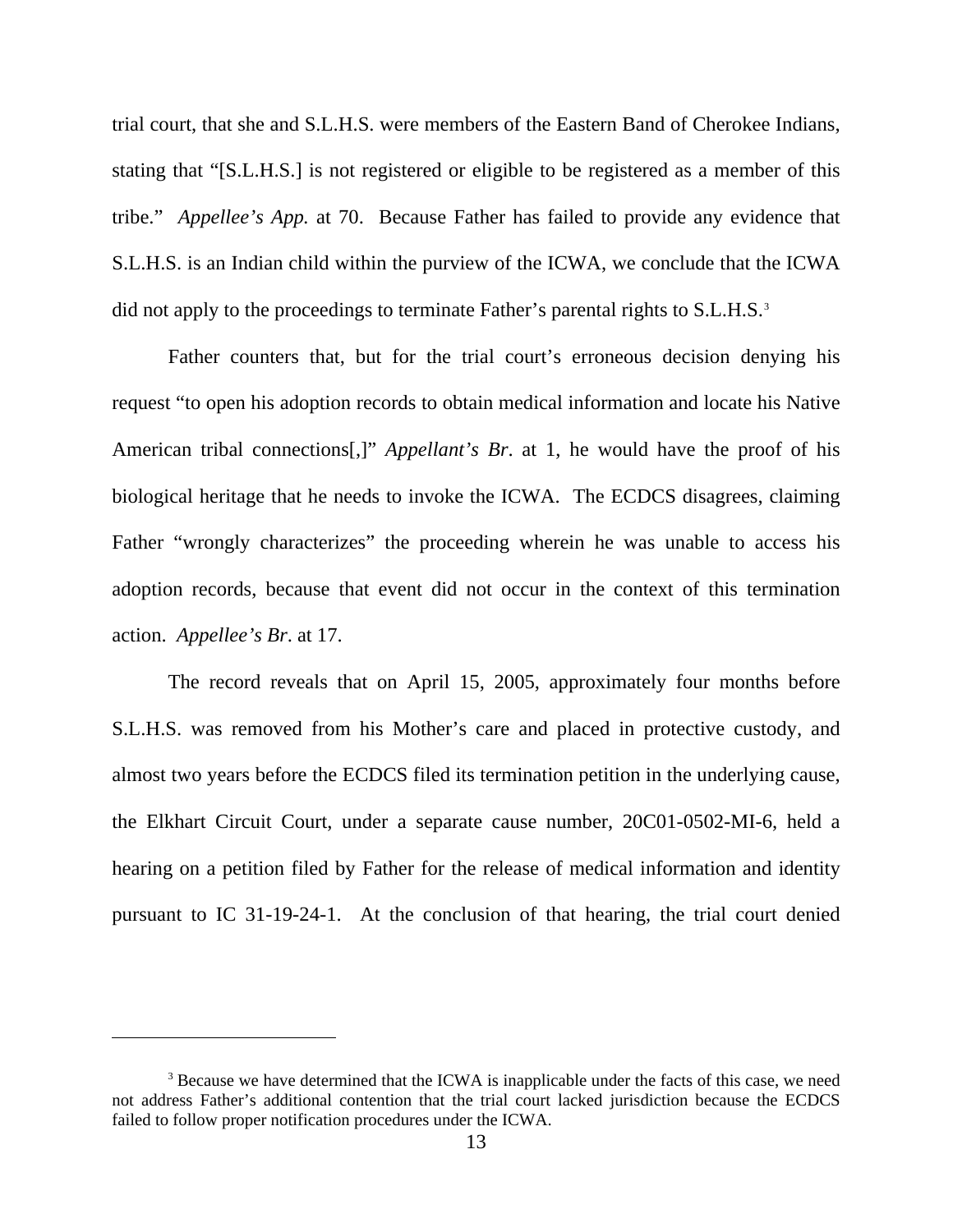Father's request because Father failed to follow statutory guidelines in requesting said information. [4](#page-13-0)

 Indiana Appellate Rule 9 states "[a] party initiates an appeal by filing a Notice of Appeal with the trial court clerk within thirty (30) days after the entry of Final Judgment." In failing to file a timely appeal of the trial court's order denying his petition for release of medical information and identity, Father has waived any allegation of error stemming from the April 15, 2005 hearing. As we have previously held, "timely action after a trial court's final judgment is a jurisdictional prerequisite, and failure to conform with the applicable time limits results in forfeiture on appeal." *Hatfield v. Edward J. DeBartolo Corp.*, 676 N.E.2d 395, 398 (Ind. Ct. App. 2002), *trans. denied*.

 Based on the foregoing, we conclude that Father failed to show that S.L.H.S. was an Indian child pursuant to the ICWA. Consequently, the ICWA does not apply to the underlying proceeding to terminate Father's paternal rights to S.L.H.S., and the trial court properly determined that it had jurisdiction to hear the case.

#### **II. Evidentiary Rulings**

 Next, Father claims that the trial court erred in making certain evidentiary rulings during the termination fact-finding hearing.

## A. Exclusion of Evidence

 Father asserts that the trial court erred in excluding his testimony about a tribal membership card that allegedly belonged to a family member and therefore indicated his

 $\overline{a}$ 

<span id="page-13-0"></span><sup>4</sup> Further analysis of this issue is not possible due to the fact Father failed to provide this court with a copy of his petition that precipitated the hearing held on April 15, 2005.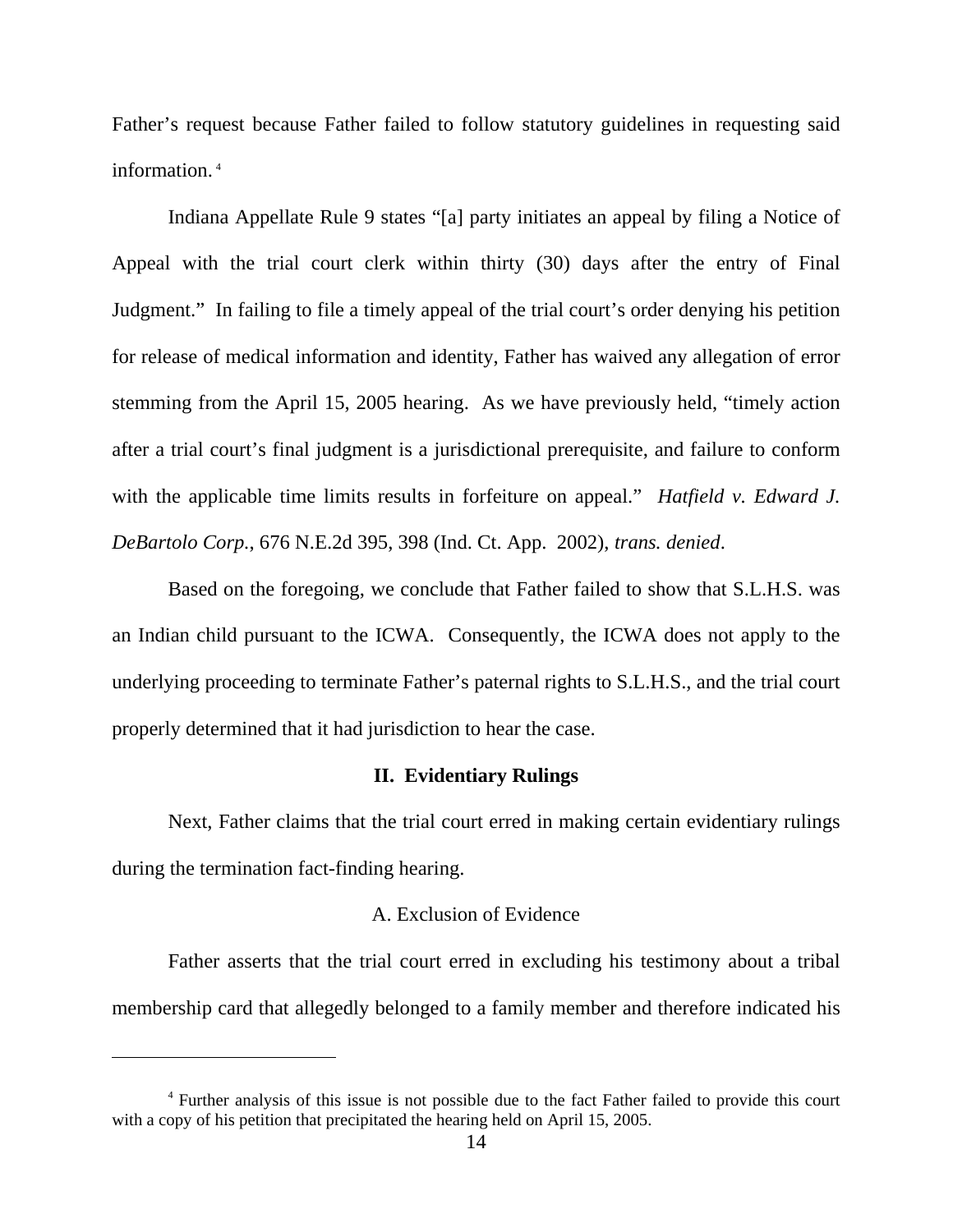Native American heritage. The ECDCS argues that "[n]o offer of proof was made nor was the 'card' offered into evidence. Even if this card had gone into evidence, the card was from the E-Chota nation which is not a federally recognized Indian tribe, and the ICWA would not have applied to it." *Appellee's Br*. at 21.

The admission of evidence is entrusted to the sound discretion of the trial court. *In re P.W.J.*, 846 N.E.2d 752, 757 (Ind. Ct. App. 2006). Thus, evidentiary rulings of a trial court are afforded great deference on appeal and are overturned only upon a showing of an abuse of discretion. *In re H.R.M.*, 864 N.E.2d 442, 445 (Ind. Ct. App. 2007). We will find an abuse of discretion if the trial court's decision is against the logic and the effect of the facts and circumstances before the court. *P.W.J.*, 846 N.E.2d at 757.

 This court has previously stated that a trial court "may consider only evidence that has been introduced and properly admitted." *Mann v. Russell's Trailer Repair, Inc.*, 787 N.E.2d 922, 929 (Ind. Ct. App. 2003), *trans. denied*. Additionally, Indiana Evidence Rule 901(a) provides that authentication is a condition precedent to admissibility of evidence. Thus, the trial court did not abuse its discretion in sustaining the ECDCS's objection to Father's testimony concerning the identification card, which had not been properly authenticated or offered into evidence.

## B. Admission of State's Exhibits 13 and 14

 Father next complains that the trial court erroneously admitted State's Exhibits 13 and 14 into evidence because the exhibits "had no nexus with the termination proceeding and were likely to have had a prejudicial impact on the judgment." *Appellant's Br*. at 34.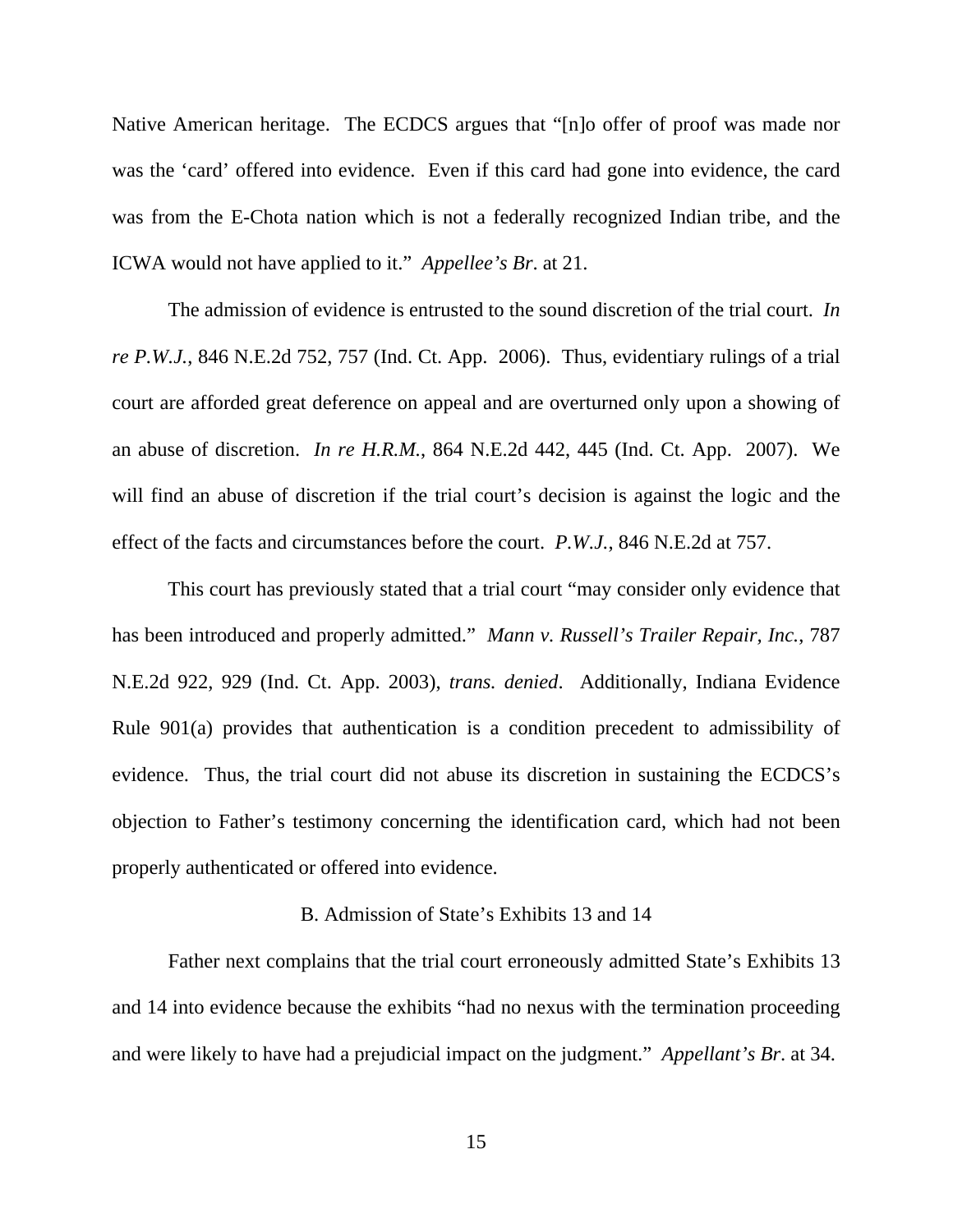The admissibility of documents as exhibits is a matter within the discretion of the trial court and will be reversed only upon a showing of abuse of that discretion. *Lahr v. State*, 640 N.E.2d 756, 761 (Ind. Ct. App. 1994), *trans denied*. Relevant evidence is defined as "evidence 'having any tendency to make the existence of any fact that is of consequence to the determination of the action more probable or less probable than it would be without the evidence.'" *Davidson v. Bailey*, 826 N.E.2d 80, 85 (Ind. Ct. App. 2005) (citing Ind. Evidence Rule 401).

The record reveals that State's Exhibit 13 was a statement made by Father's niece, S.M., to Goshen Police officers on December 30, 1992, that Father had molested her when she was approximately five or six years old. State's Exhibit 14 was a report filed on the previous day, December 29, 1992, by then ten-year-old E.R., Father's former stepdaughter, indicating that Father had also repeatedly molested her. The record further reveals that both S.M. and E.R testified during the termination hearing regarding the alleged molestations they suffered at the hands of Father, and both were subjected to cross-examination.

While the trial court is charged with the responsibility of evaluating a parent's fitness to parent at the time of the termination hearing, it must also take into consideration evidence of the parent's habitual patterns of conduct in determining whether there is a substantial probability of future neglect or deprivation of the child. *McBride v. Monroe County Office of Family & Children*, 798 N.E.2d 185, 199 (Ind. Ct. App. 2003). Consequently, this court has held that evidence of a parent's prior involvement with the Department of Child Services, including the filing of previous CHINS petitions and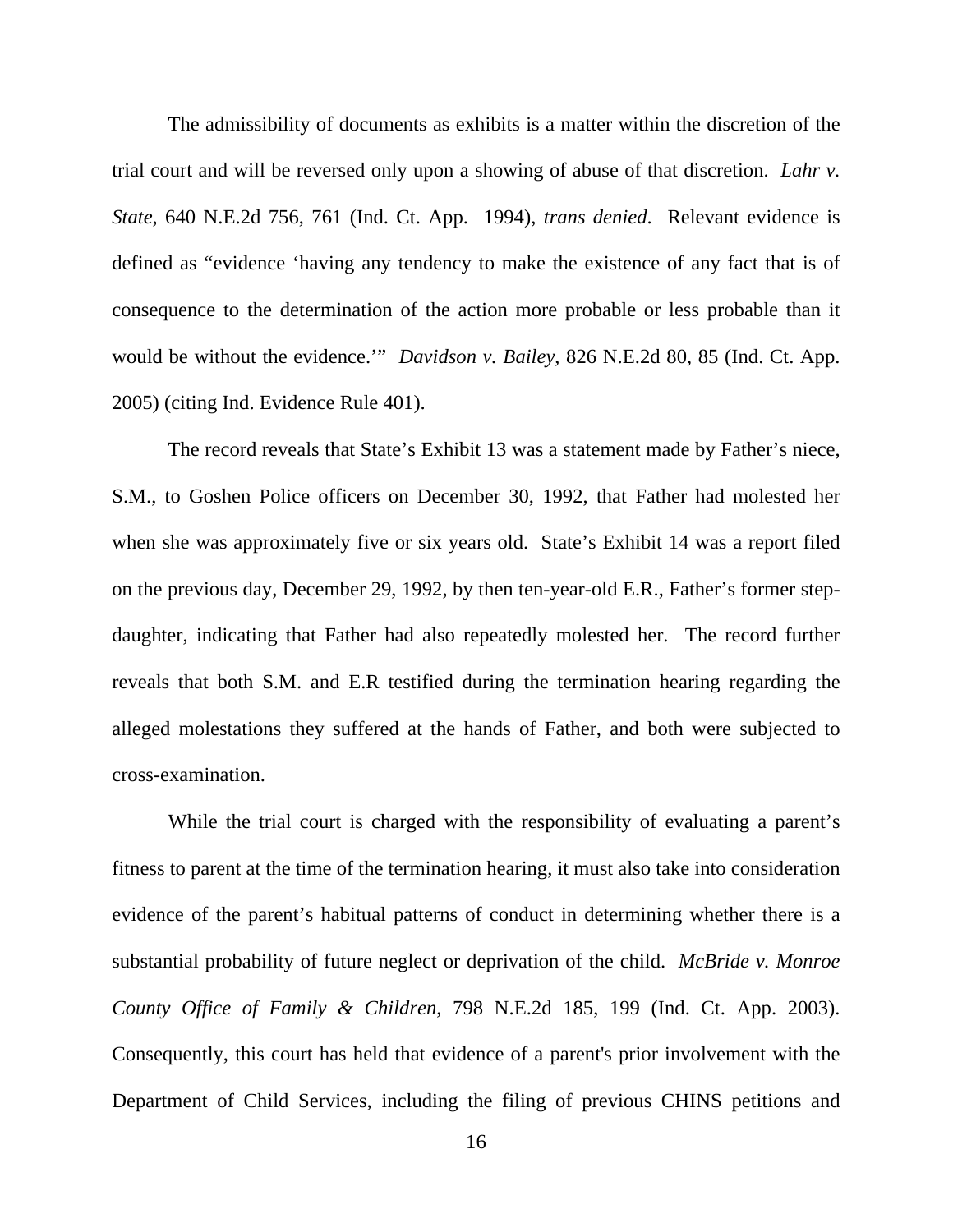previous termination proceedings, is admissible as proper character evidence and helpful in demonstrating negative habitual patterns of conduct to determine parental fitness and the best interests of the children. *A.F. v. Marion County Office of Family & Children*, 762 N.E.2d 1244, 1252 (Ind. Ct. App. 2002), *trans. denied*.

Based on the foregoing, we conclude that there was sufficient nexus between the underlying termination proceedings and the evidence admitted via State's Exhibits 13 and 14, and that this evidence of Father's past sexual misconduct was relevant in determining the probability of future parenting problems. The trial court therefore did not abuse its discretion by admitting State's Exhibits 13 and 14 into evidence.

## **III. Clear and Convincing Evidence**

 In his final argument to the court, Father asserts that the ECDCS failed to prove by clear and convincing evidence each element set forth in IC 31-35-2-4(b)(2) as is required for the involuntary termination of parental rights.

Initially, we acknowledge that this court has long had a highly deferential standard of review in cases concerning the termination of parental rights. *In re K.S.*, 750 N.E.2d 832, 836 (Ind. Ct. App. 2001). Thus, when reviewing the trial court's judgment, we will not reweigh the evidence or judge the credibility of the witnesses. *In re D.D.*, 804 N.E.2d 258, 264 (Ind. Ct. App. 2004), *trans. denied*. Instead, we consider only the evidence and reasonable inferences that are most favorable to the judgment. *Id*.

Here, the trial court made specific findings in ordering the termination of Father's parental rights. Where the trial court enters specific findings of fact, we apply a twotiered standard of review. First, we must determine whether the evidence supports the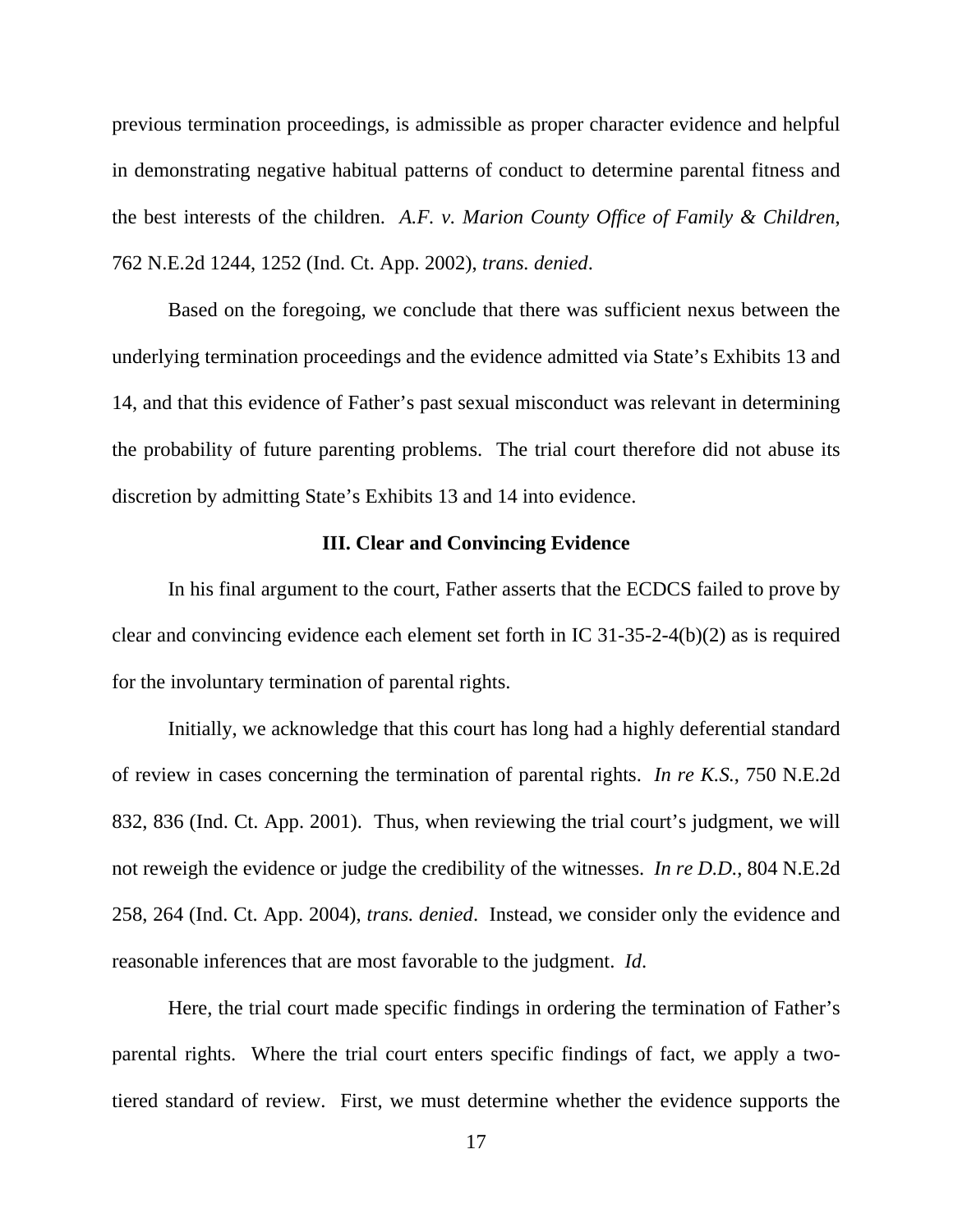findings, and second, we determine whether the findings support the judgment. *Bester v. Lake County Office of Family of Children*, 839 N.E.2d 143, 147 (Ind. 2005). In deference to the trial court's unique position to assess the evidence, we will set aside the court's judgment terminating a parent-child relationship only if it is clearly erroneous. *In re L.S.*, 717 N.E.2d 204, 208 (Ind. Ct. App. 1999), *trans. denied; see also Bester,* 839 N.E.2d at 147. A finding is clearly erroneous when there are no facts or inferences drawn therefrom that support it. *D.D.*, 804 N.E.2d at 264. A judgment is clearly erroneous only if the findings do not support the trial court's conclusions or the conclusions do not support the judgment thereon. *Quillen v. Quillen*, 671 N.E.2d 98, 102 (Ind. 1996).

"The traditional right of parents to establish a home and raise their children is protected by the Fourteenth Amendment of the United States Constitution." *In re M.B.*, 666 N.E.2d 73, 76 (Ind. Ct. App. 1996), *trans. denied*. However, the juvenile court must subordinate the interests of the parents to those of the child when evaluating the circumstances surrounding the termination. *K.S.*, 750 N.E.2d at 837. Parental rights may be terminated when the parents are unable or unwilling to meet their parental responsibilities. *Id.* at 836.

 In order to terminate a parent-child relationship, the State is required to allege and prove that:

(A) one (1) of the following exists:

\* \* \*

(iii) after July 1, 1999, the child has been removed from the parent and has been under the supervision of a county office of family and children for at least fifteen (15) months of the most recent twenty-two (22) months;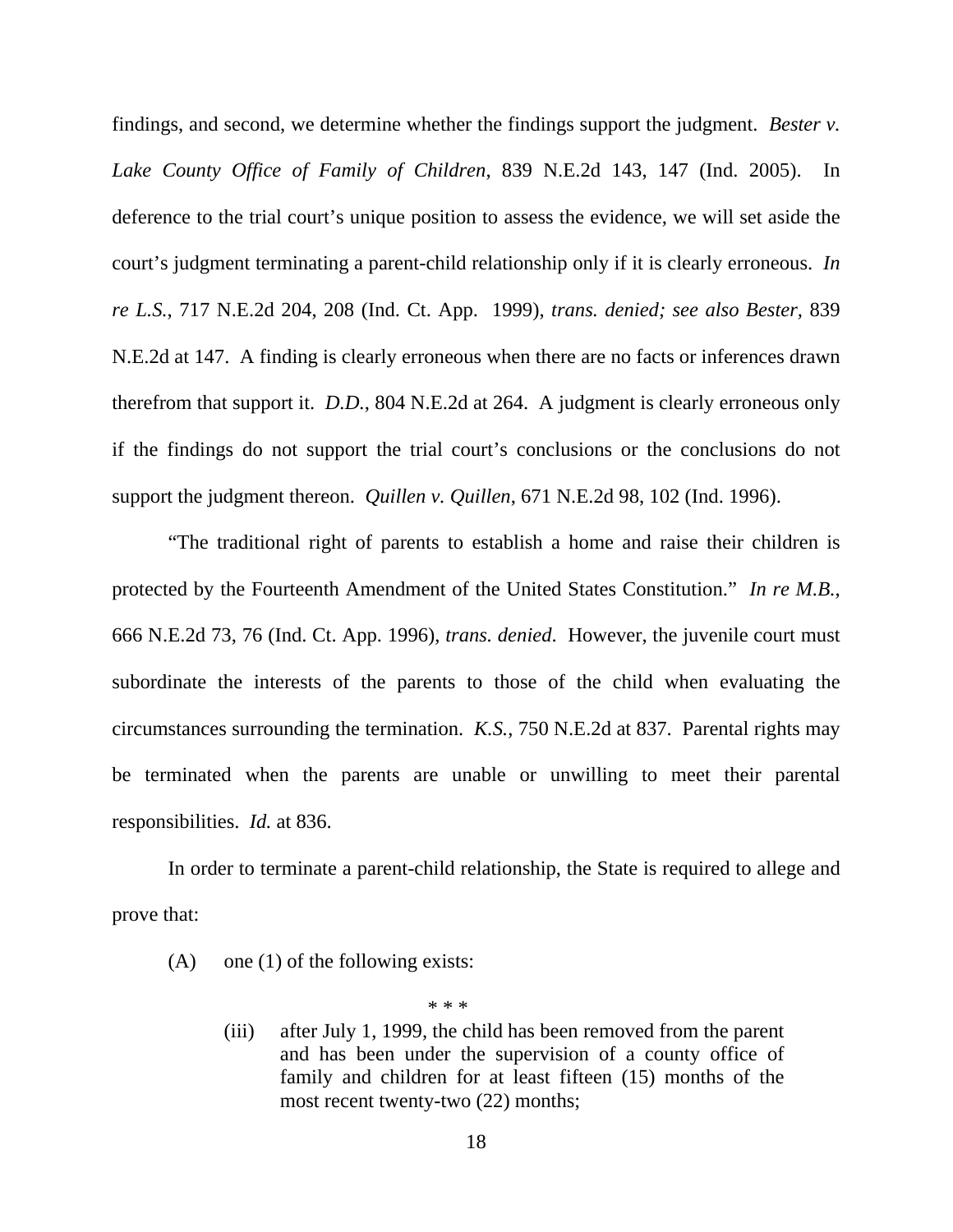\* \* \*

(B) there is a reasonable probability that:

- (i) the conditions that resulted in the child's removal or the reasons for placement outside the home of the parents will not be remedied; or
- (ii) the continuation of the parent-child relationship poses a threat to the well-being of the child;
- (C) termination is in the best interests of the child; and
- (D) there is a satisfactory plan for the care and treatment of the child.

IC 31-35-2-4(b)(2) (1998 & Supp. 2007). The State must establish each of these allegations by clear and convincing evidence. *Egly v. Blackford County Dep't of Pub. Welfare*, 592 N.E.2d 1232, 1234 (Ind. 1992).

Father does not challenge the fact that S.L.H.S. was removed from his care for more than fifteen of the most recent twenty-two months or that there is a satisfactory plan for the care and treatment of S.L.H.S., namely: adoption. However, he does challenge the evidence supporting the remaining factors set forth above.

#### *A. Continuation of the Parent-Child Relationship Poses a Threat*

 Father first claims that the ECDCS failed to prove by clear and convincing evidence that continuation of the parent-child relationship poses a threat to S.L.H.S. Specifically, Father argues that "[t]he reasons the trial court listed . . . are either based on past events, unproven events, or events that do not relate to [Father] raising a son." *Appellant's Br*. at 47. He further asserted that the evidence indicating he was a threat to S.L.H.S. was "not based on his current ability to parent a child." *Id.* We disagree.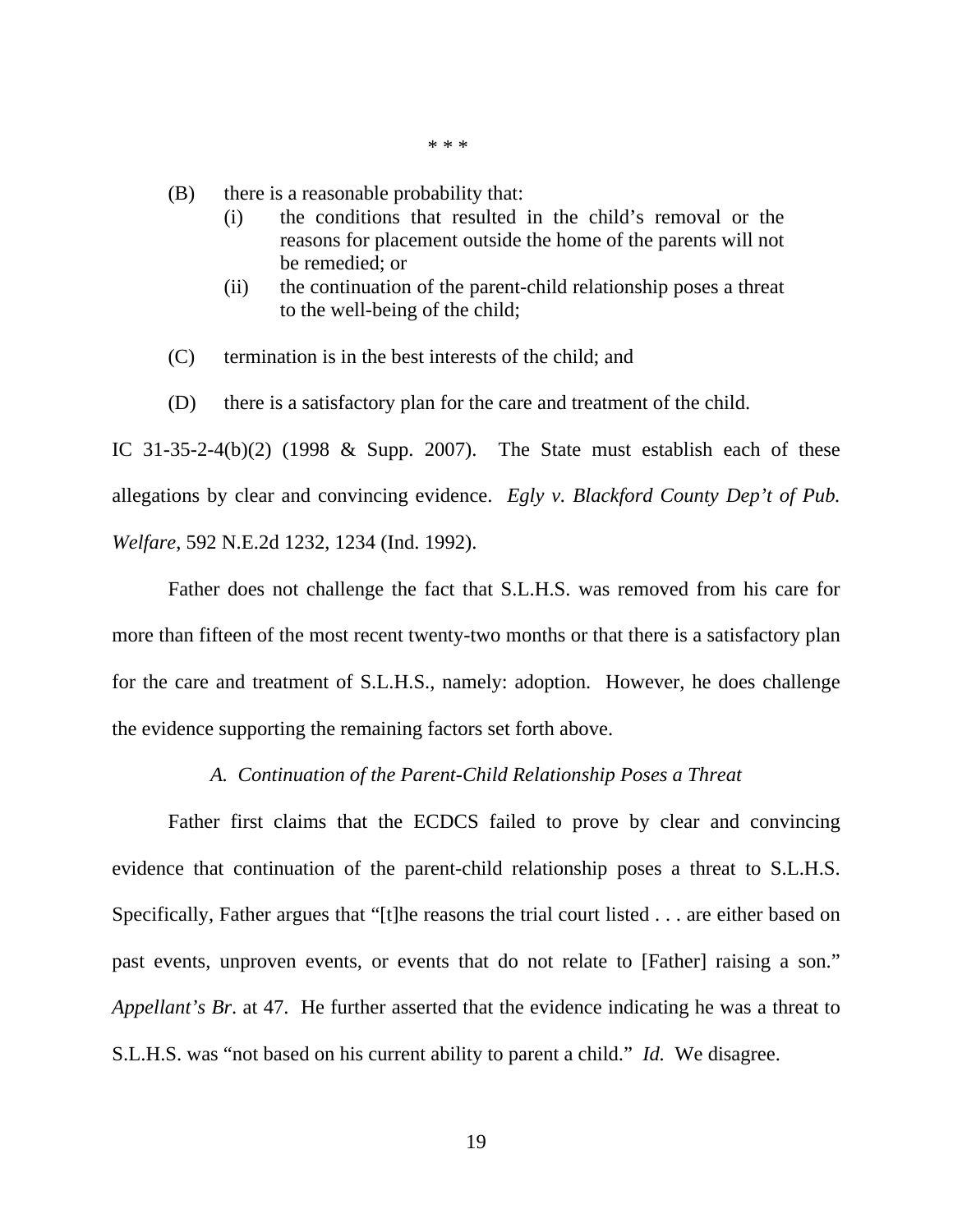Initially, we note that IC 31-35-2-4(b)(2)(B) is written in the disjunctive. Thus, it requires the trial court to find only one of the two requirements of subsection (B) by clear and convincing evidence. *See L.S.*, 717 N.E.2d at 209. The trial court found that continuation of the parent-child relationship poses a threat to S.L.H.S.'s well-being.

Our review of the record reveals that the evidence supports the trial court's finding that Father's history with his other children indicates a threat to S.L.H.S.'s well-being. Father has a history of substantiated sexual abuse with his former stepdaughter, E.R. Additionally, S.M., Father's niece, testified that Father had repeatedly molested her as a child. Case Manager Carrie Condor also testified regarding a substantiated case of medical neglect involving two of Father's children living in Florida.

Other evidence reveals that Father has serious psychological issues which, if left untreated, could interfere with his ability to provide a safe home environment for S.L.H.S. Dr. Jay Shetler, clinical psychologist, performed two psychological evaluations of Father. Dr. Shetler testified that he diagnosed Father with Delusional Disorder, a "severe and chronic mental illness [i]n the same category as Schizophrenia. . . ." *Tr.* at 221-22. He further testified that such a disorder could "certainly" interfere with a person's ability to parent a child and that Father's grandiose and persecutory delusions could result in Father making "very, very, very poor judgments[.]" *Id.* at 222-23.

Case manager Roger zum Felde testified that he felt reunification between Father and S.L.H.S. posed a continuing threat to S.L.H.S.'s safety and well-being because of Father's "unaddressed sexual molestation issues and those unaddressed psychological issues." *Id.* at 124, 127. Zum Felde further testified that as of the time of the termination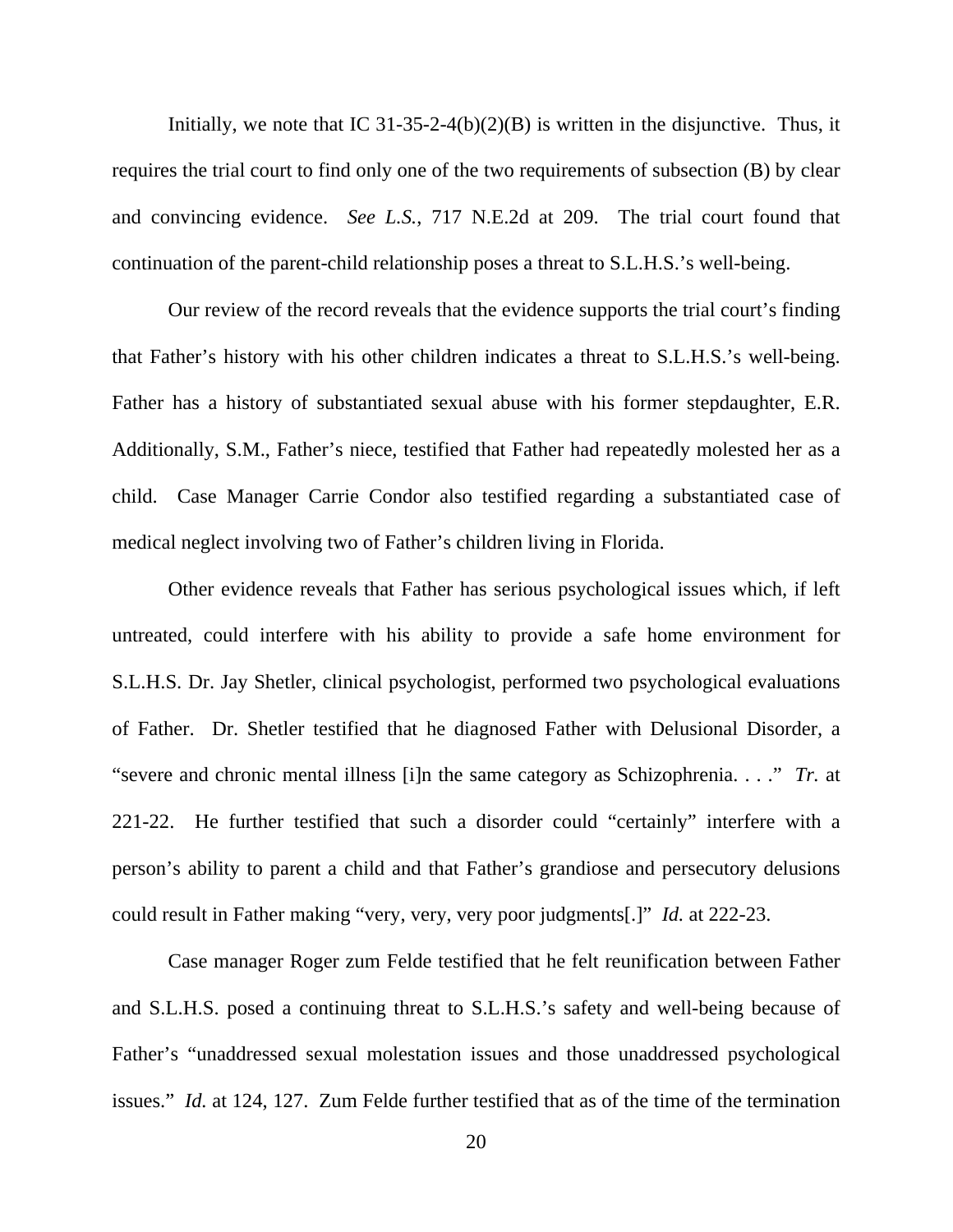hearing, Father had not been involved in counseling other than one or two sessions. Despite Father's serious psychological and pychosexual issues and substantiated allegations of sexual abuse, the record reveals that Father refused to admit he had a problem, and failed to complete any of the court-ordered counseling. When questioned at trial as to whether he felt he had any need for psychiatric counseling, Father responded, "No, sir, I don't." *Id.* at 392.

 For all these reasons, we conclude that the ECDCS presented clear and convincing evidence that there is a reasonable probability that continuation of the parent-child relationship poses a threat to the well-being of S.L.H.S.

# *B. Best Interests of the Child*

 Father also makes the bald assertion, without cogent argument or citation to authority, that the trial court failed to indicate why termination was in the child's best interests. Specifically, Father argues that the court's findings "focus on [Father] rather than [S.L.H.S.]" and that the trial court's finding that Father was still unable to care for S.L.H.S. because to do so would be a threat to the well-being of the child "does not provide an adequate reason for termination." *Appellant's Br*. at 48.

We are mindful that in determining what is in the best interests of the child, the court is required to look beyond the factors identified by the Department of Child Services and look to the totality of the evidence. *McBride*, 798 N.E.2d at 203. In so doing, the trial court must subordinate the interests of the parent to those of the children. *Id.* Termination of a parent-child relationship is proper where the child's emotional and physical development is threatened. *In re R.S.*, 774 N.E.2d 927, 930 (Ind. Ct. App.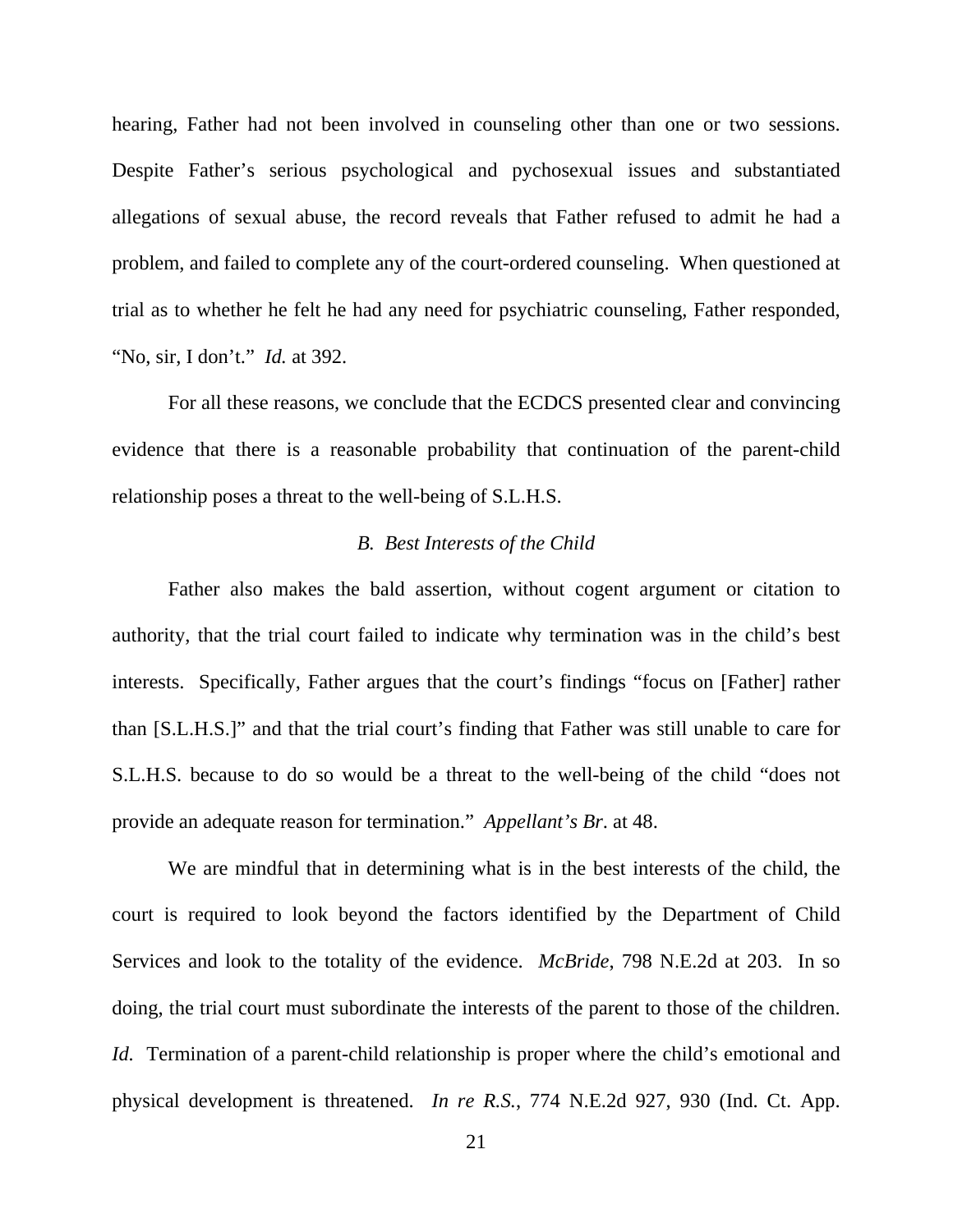2002), *trans. denied*. The trial court need not wait until the child is irreversibly harmed such that his physical, mental, and social development is permanently impaired before terminating the parent-child relationship. *Id.*

 Here, the record reveals that at the time of the termination hearing, Father had failed to complete court-ordered counseling services and sex offender specific treatment, had failed to exercise regular visitation with S.L.H.S., and had failed to pay court-ordered child support for S.L.H.S. thereby accruing thousands of dollars in child support arrearages for not only S.L.H.S., but Father's other children as well. Additionally, Father was unemployed and refused to admit he had any psychological or psychosexual problems. The evidence further indicates that S.L.H.S. had been removed from his parents' home and had been under the care and supervision of the ECDCS for half of his life. Moreover, Court Appointed Special Advocate ("CASA") Kathy Stull testified that continuation of the parent-child relationship posed a threat to S.L.H.S.'s well-being, that termination of Father's parental rights was in S.L.H.S.'s best interest, and that S.L.H.S. needed permanency. Likewise, case manager Roger zum Felde testified in favor of termination, stating, "[S.L.H.S.] needs to have a permanent home . . . . He needs to be in a home for the rest of his life. Where he knows he'll be loved, protected, safe." *Tr.* at 127. Testimony from S.L.H.S.'s foster mother also indicates that S.L.H.S. is thriving in his current placement.

Based on the totality of the evidence, we conclude that the trial court's finding that termination was in S.L.H.S.'s best interests was supported by clear and convincing evidence. *See McBride*, 798 N.E.2d at 203 (concluding that testimony regarding a child's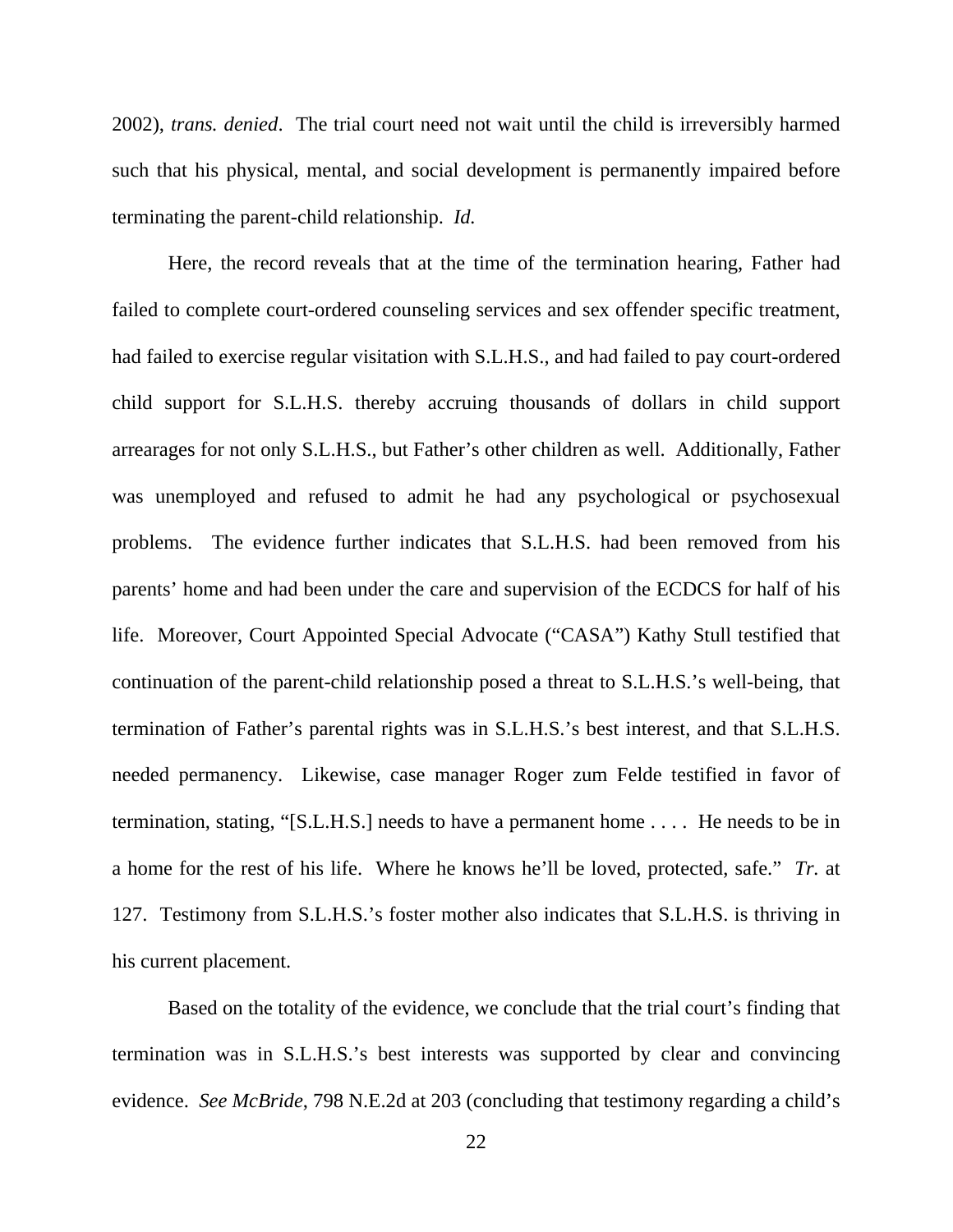need for permanency, coupled with the fact that the children were thriving in their current foster home, supports a finding that termination is in the child's best interests); *see also In re A.I.,* 825 N.E.2d 798, 811 (Ind. Ct. App. 2005), *trans. denied* (stating that testimony of CASA and family case manager, coupled with evidence that conditions resulting in placement outside the home will not be remedied, is sufficient to prove by clear and convincing evidence that termination is in child's best interests).

### C. Satisfactory Plan

Father's final assertion of error is that there was insufficient evidence supporting the trial court's finding that the ECDCS had a suitable plan for the care and treatment for S.L.H.S. In so doing, Father refers to S.L.H.S.'s alleged Native American heritage and suggests that, according to the ICWA, S.L.H.S. should be placed with a member of the child's extended family, other members of the Indian child's tribe, or other Indian family.

In order for the trial court to terminate the parent-child relationship, the court must find that there is a satisfactory plan for the care and treatment of the child. *In re B.J.D.*, 728 N.E.2d 195, 204 (Ind. Ct. App. 2000). This plan need not be detailed, so long as it offers a general sense of the direction in which the child will be going after the parentchild relationship is terminated. *Id.* Here, the ECDCS's plan was for S.L.H.S. to be adopted. Thus, the evidence supports the trial court's finding that the ECDCS had a satisfactory plan for the care and treatment of S.L.H.S. *See D.D.*, 804 N.E.2d at 268 (concluding that State's plan for child to be adopted by current foster parents or another family constitutes suitable plan for child's future care). Additionally, as noted above, the trial court was not bound by the ICWA in determining the proper placement of S.L.H.S.